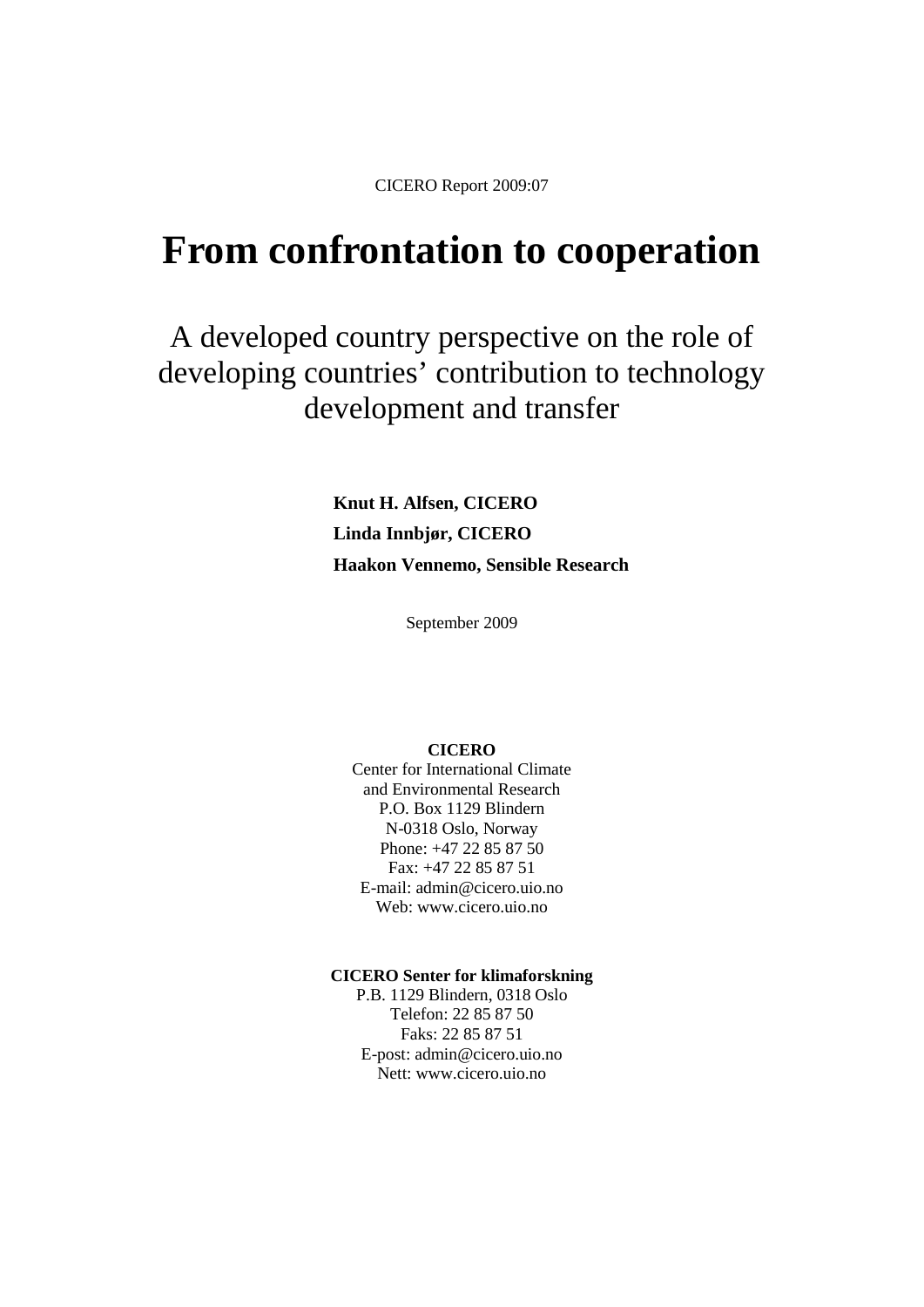CICERO Report: 2009:07 22 sider

**Kvalitetsansvarlig: Quality manager:** 

Rapporten kan bestilles fra: CICERO Senter for klimaforskning P.B. 1129 Blindern 0318 Oslo

Eller lastes ned fra: [http://www.cicero.uio.no](http://www.cicero.uio.no/)

**Tittel: Title:** From confrontation to cooperation **-** A developed country perspective on the role of developing countries' contribution to technology development and transfer

**Forfatter(e): Author(s):** Knut H. Alfsen, Linda Innbjør, Haakon Vennemo

CICERO Report 2009 07

22 pages

**Finansieringskilde:** Financed by: Framework agreement between The Royal Norwegian Embassy in India and The Energy and Resource Institute (TERI)

**Prosjekt:** Prosect: **Project: 30343** 'Developing country participation in addressing climate change: Analyzing issues and options for India'

**Prosjektleder: Project manager:** Knut H. Alfsen

**Nøkkelord: Keywords:** Climate change, developing countries, technology treaty

**Sammendrag:**. the emphasis has so far mostly been on the role of developed countries. The emphasis on developed countries is understandable since they are expected to provide the resources for the mechanism. Yet, on reflection it should be clear that a successful mechanism for technology development and transfer requires contributions by developing countries as well. For instance, one obvious requirement is that technology developed on behalf of, and/or transferred to developing countries at significant cost under such a mechanism, should actually be implemented by developing countries. This may sometimes be more difficult than it seems, say if implementation of a particular technology conflicts with domestic policy priorities.

> In this report we discuss the role of developing countries within a mechanism for development and transfer of climate friendly technologies. In the course of the work we summarise suggestions (submissions) for the design of such a mechanism. Based on what we see as the role of developing countries, and in light of the thrust of the submissions, we identify design elements of the mechanism that India may take forward in the Copenhagen negotiations.

**Språk: Language of report:** Engelsk

The report may be ordered from: CICERO (Center for International Climate and Environmental Research – Oslo) PO Box 1129 Blindern 0318 Oslo, NORWAY

Or be downloaded from: [http://www.cicero.uio.no](http://www.cicero.uio.no/)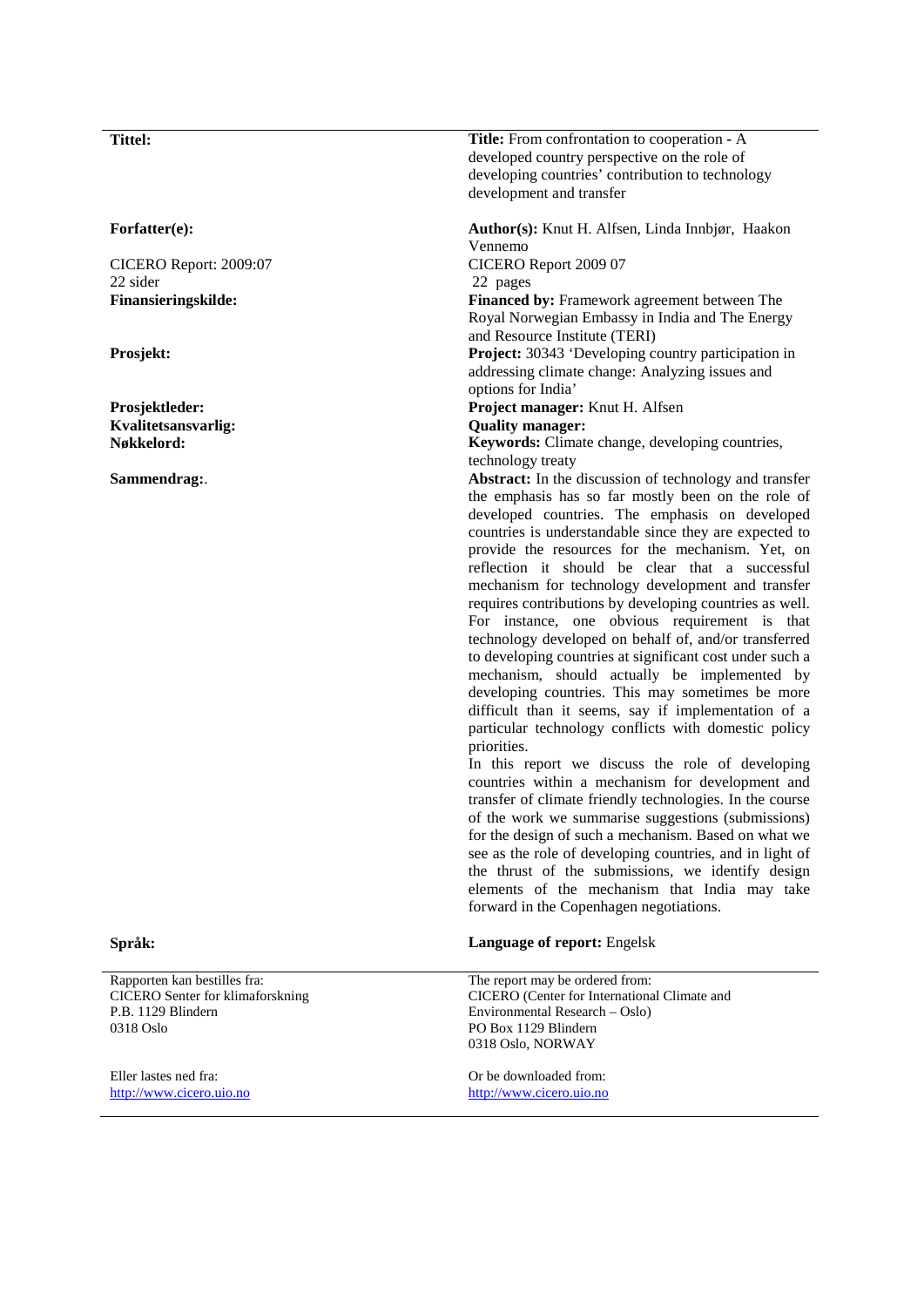## **Contents**

| 2              |       |                                                                                             |  |  |
|----------------|-------|---------------------------------------------------------------------------------------------|--|--|
| 3              |       |                                                                                             |  |  |
| 4              |       |                                                                                             |  |  |
|                |       | BOX 1: RECOMMENDATIONS IN THE BALI ACTION PLAN FOR ENHANCING THE IMPLEMENTATION OF THE      |  |  |
|                |       |                                                                                             |  |  |
|                | 41    |                                                                                             |  |  |
|                | 4.2   | THE AD HOC WORKING GROUP FOR LONG TERM COOPERATIVE ACTION UNDER THE CONVENTION              |  |  |
|                |       |                                                                                             |  |  |
| 5 <sup>1</sup> |       | The role of developed and developing countries in submissions on technology development and |  |  |
|                |       |                                                                                             |  |  |
|                | 5.1   |                                                                                             |  |  |
|                | 5.2   |                                                                                             |  |  |
|                | 5.3   |                                                                                             |  |  |
| 6              |       |                                                                                             |  |  |
|                | 6.1   |                                                                                             |  |  |
|                | 6.1.1 |                                                                                             |  |  |
|                | 6.2   |                                                                                             |  |  |
|                | 6.2.1 |                                                                                             |  |  |
|                | 6.3   |                                                                                             |  |  |
|                | 6.4   |                                                                                             |  |  |
|                | 6.5   |                                                                                             |  |  |
| $\tau$         |       |                                                                                             |  |  |
|                | 7.1   |                                                                                             |  |  |
|                | 7.1.1 |                                                                                             |  |  |
|                | 7.1.2 |                                                                                             |  |  |
|                | 7.1.3 |                                                                                             |  |  |
|                | 7.1.4 |                                                                                             |  |  |
| 8              |       |                                                                                             |  |  |

## **Acknowledgements**

This report is a contribution from CICERO to the project 'Developing country participation in addressing climate change: Analyzing issues and options for India' as part of a framework agreement between The Royal Norwegian Embassy in India and The Energy and Resource Institute (TERI).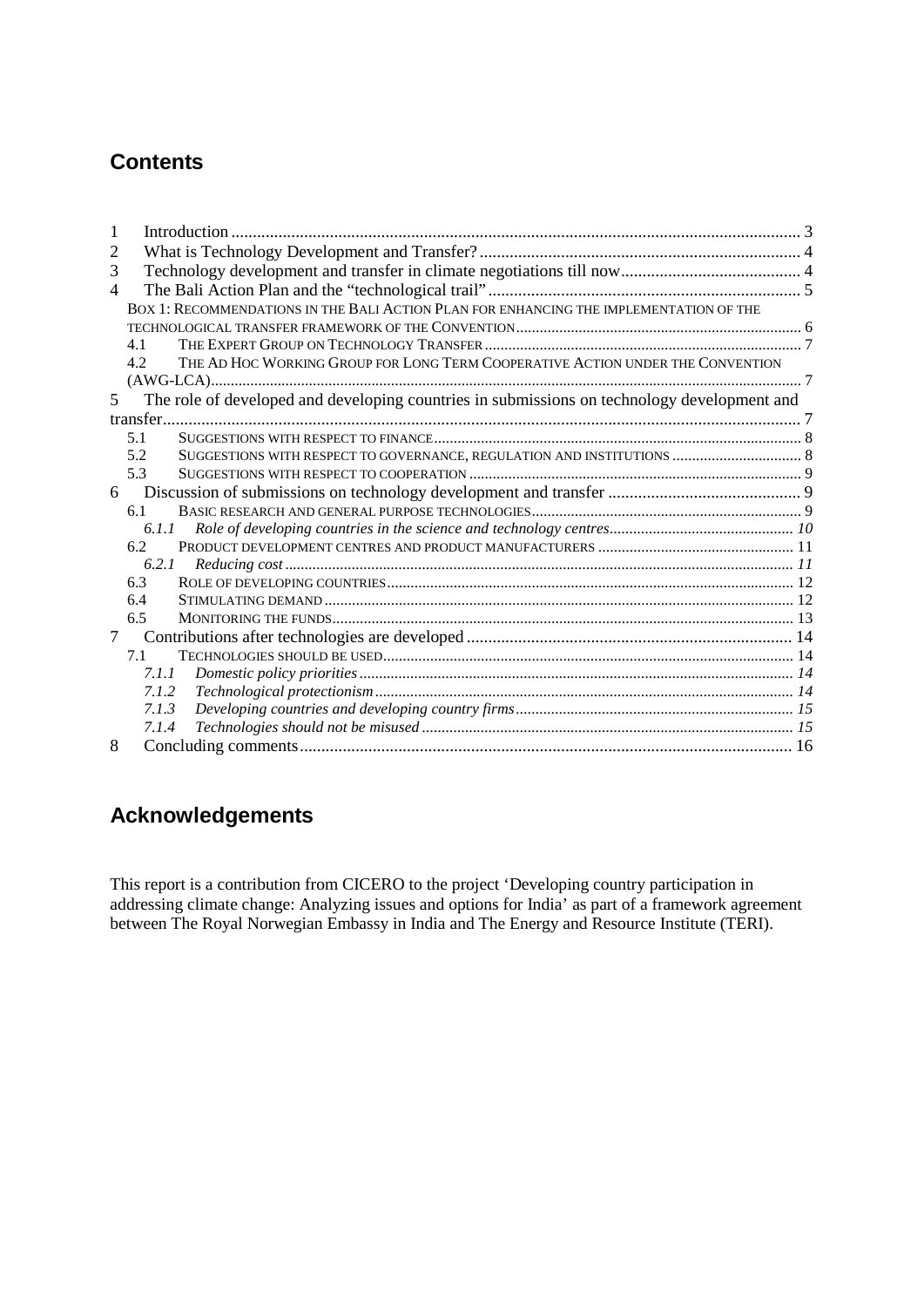## **Executive summary**

The concept of *technology development and transfer* in the context of the United Nations Framework Convention on Climate Change (UNFCCC) has been around for several years. In the Bali Action Plan countries agreed on

"enhanced action on technology development and transfer to support action on mitigation and adaptation, including, inter alia, consideration of:

- i. Effective mechanisms and enhanced means for the removal of obstacles to, and provision of financial and other incentives for, scaling up of the development and transfer of technology to developing country Parties in order to promote access to affordable environmentally sound technologies;
- ii. Ways to accelerate deployment, diffusion and transfer of affordable environmentally sound technologies;
- iii. Cooperation on research and development of current, new and innovative technology, including win-win solutions;
- iv. The effectiveness of mechanisms and tools for technology cooperation in specific sectors."

It is expected that the Copenhagen COP15 meeting in December 2009 will elaborate on the agreement reached on Bali and decide on (principles for) a mechanism to implement technology development and transfer. Several countries have provided suggestions on elements of such a mechanism.

In the discussion of technology and transfer the emphasis has so far mostly been on the role of developed countries. The emphasis on developed countries is understandable since they are expected to provide the resources for the mechanism. Yet, on reflection it should be clear that a successful mechanism for technology development and transfer requires contributions by developing countries as well. For instance, one obvious requirement is that technology developed on behalf of, and/or transferred to developing countries at significant cost under such a mechanism, should actually be implemented by developing countries. This may sometimes be more difficult than it seems, say if implementation of a particular technology conflicts with domestic policy priorities.

In this report we discuss the role of developing countries within a mechanism for development and transfer of climate friendly technologies. In the course of the work we summarise suggestions (submissions) for the design of such a mechanism. Based on what we see as the role of developing countries, and in light of the thrust of the submissions, we identify design elements of the mechanism that India may take forward in the Copenhagen negotiations.

We identify contributions of developing countries during basic research, product development and post-development. During basic research into low carbon technologies we suggest, as do several submissions, to establish joint research centres into low carbon technologies. These should be internationally funded and located in both developed and developing countries. The model would be, e.g., MIT of the U.S., Tsinghua University of China and Indian Institute of Technology in India, but the mandate should be confined to low carbon technologies. The role of developing countries during this stage would be threefold:

Make sure that the best scientific talent in developing countries is allocated to the centres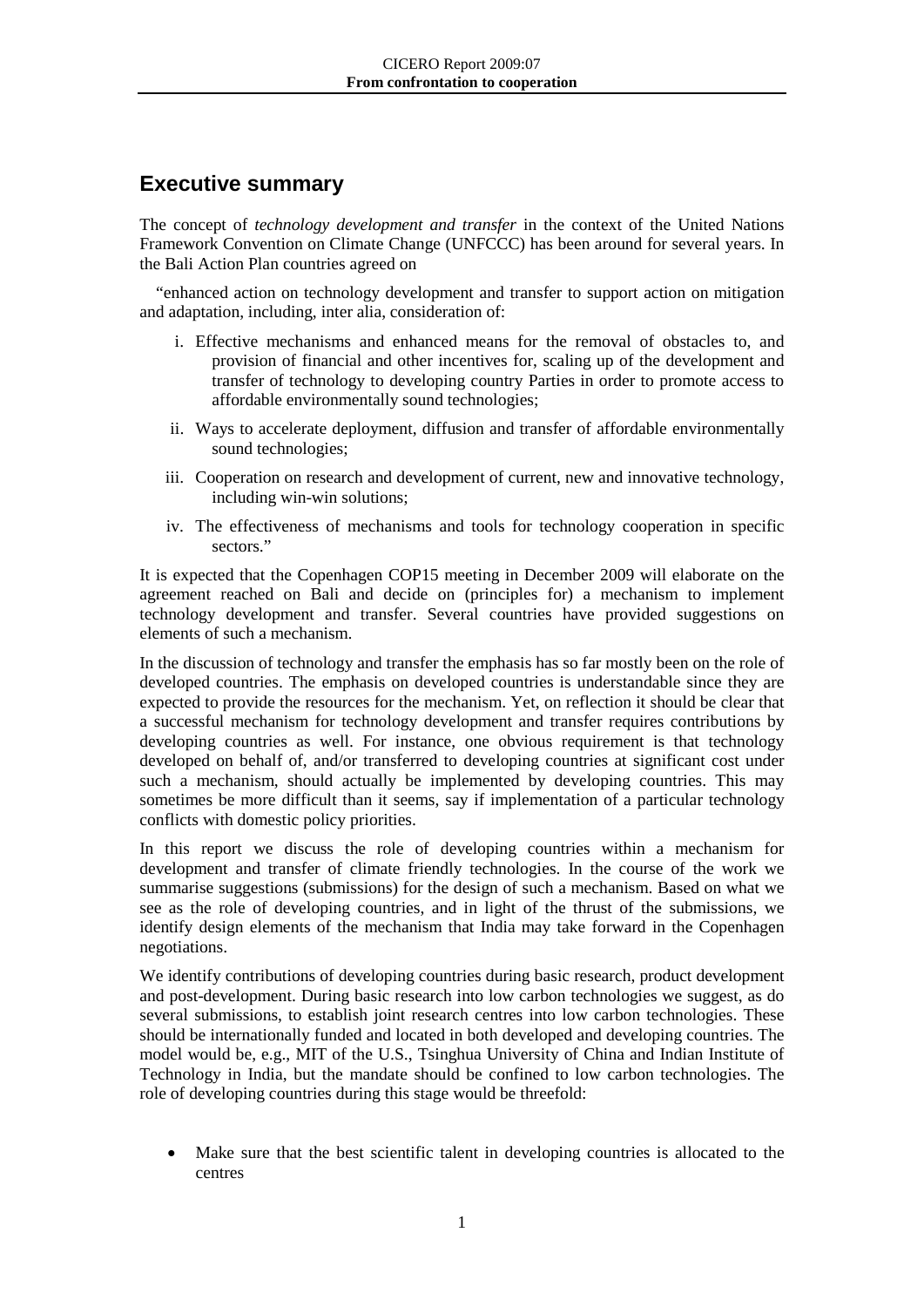- Allow sharing responsibility for research programmes with other countries
- Practical host's obligations (setting aside land, physical infrastructure etc)

Following basic research come product development and manufacturing. During this stage research is commonly conducted in private companies. Funding is part private, part public. The aim is to profit from the new products that are developed. IPR and patent rights are protecting the profit stream. During this stage we argue that a mechanism for technology development and transfer contributes either by increasing the share of public funding in research, bringing down private costs; or the mechanism contributes by lifting demand for low carbon products, increasing potential income. Lifting demand will involve money transfers to developing countries, which use it for purchasing low carbon technologies. There are many practical ways of doing that. Bringing down costs will also mean money transfers to developing countries. Note that we do not recommend weakening the IPR or patent regimes. The role of developing countries during this stage would be threefold:

- Contribute to a consensus on what is the limit of technology development and when external funding should stop
- A willingness to have scrutinised that funds really are spent on stimulating demand and reducing costs of technologies
- A willingness to accept that this will be a mechanism with many similarities to tied aid

Assuming that technologies are developed to the point that they are cost-efficient the implicit assumption in the discussion over technology development and transfer is that developing (and developed) countries will deploy these technologies instead of polluting ones. Even this stage requires some contributions from developing countries. To accomodate the technologies they may have to adjust policy priorities and practices in some areas. For instance, the electrical grid in a large country may be owned by provincial governments that tend to impose tariffs on electricity transfers through their jurisdiction. The cumulative sum of these tariffs may render e.g., wind energy uncompetitive although the technology itself is cost-efficient. As far as we know both India and the U.S. Mid-West is currently struggling with this problem. Given that technologies are developed on behalf of developing countries such policies and regulations in developing countries will inevitably face greater scrutiny than today. Actually, some developing countries have invited developed countries to contribute to the policy infrasctructure for low carbon technologies and suggested a broad definition of the concept of the technology that goes far beyond the hardware itself. Developing countries may find this position to be quite demanding if followed through. Where one person sees a contribution another may see interference. In summary the role of developing countries during the post-development stage of technology development and transfer would be twofold:

- Clean technologies should be used
- Clean technologies should not be misused

We think it will be a useful and a substantial contribution to foster a more cooperative spirit in the negotiations if the developing countries could offer contributions along these lines in Copenhagen. India, in particular, may play an important role as

- India will have a global impact because of its size
- India have a relatively strong human capital basis
- India have large markets for demonstration purposes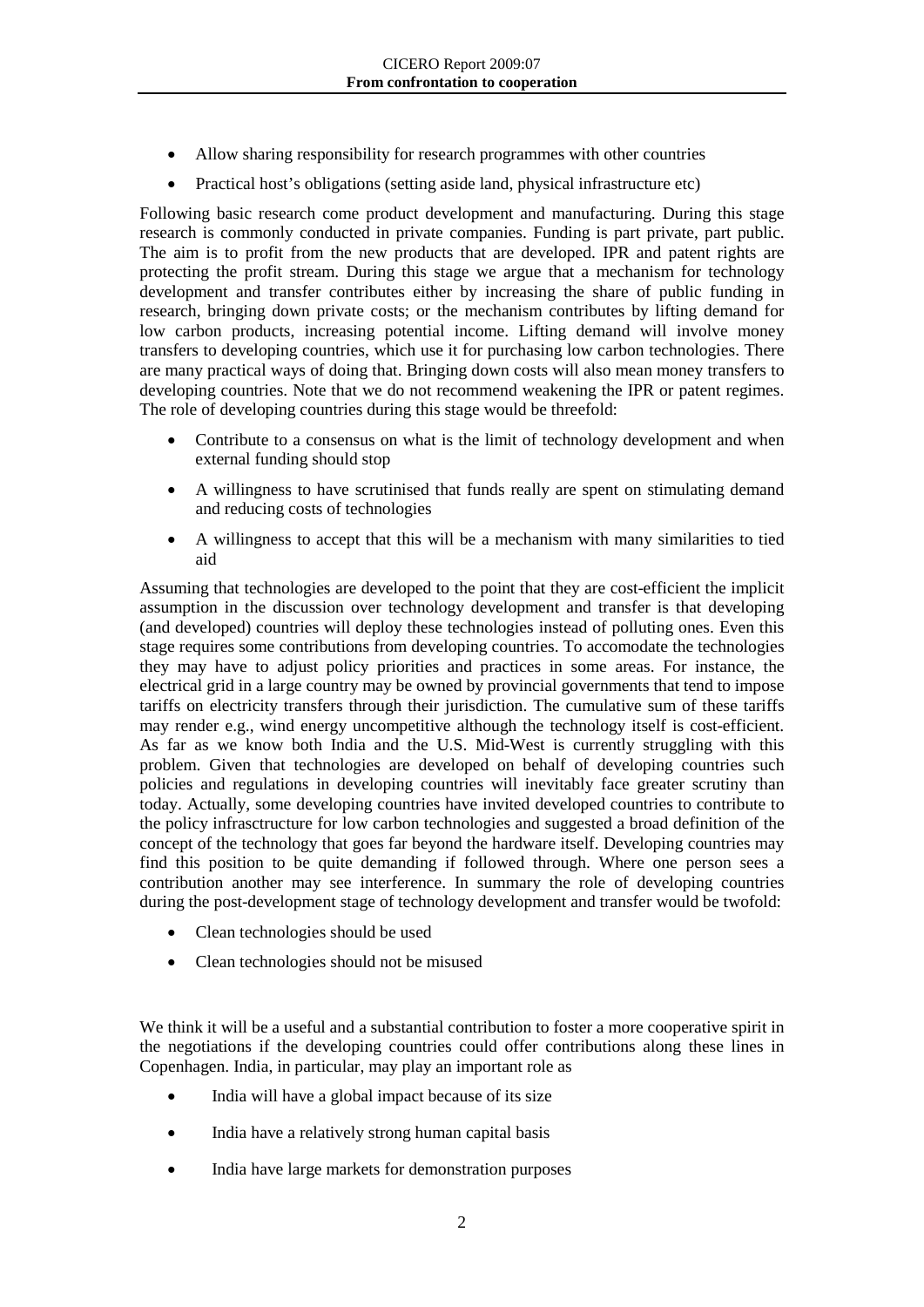Thus India could contribute significantly to the bridging the North-South divide in climate negotiations and hence turn confrontation into cooperation.

## <span id="page-5-0"></span>**1 Introduction**

Climate negotiations have been going on for close to two decades now, and a new important meeting is coming up in Copenhagen 2009 (COP15). The topic there is the prolongation or renewal of the protocol signed in Kyoto in 1997. A fair description of the process up till now is one of confrontation between developed (Annex I) countries and developing (non-Annex I) countries. Developing countries have (mostly correctly) pointed out that Annex I countries have not reduced their emissions according to expectations, and have also more or less failed when it comes to securing financial support for mitigation and adaptation in the developing countries. On the other hand, the developed countries point to the fact that meeting the climate challenge will entail large greenhouse gas (GHG) reductions from a business-as-usual (BAU) scenario from the developing countries, in particular the larger and faster growing countries like India and China. These countries object to even discussing target and time tables for binding commitments before the rich world has 'done its part'.

This stalemate has also reflected on the negotiations on technology transfer and financial support. How to break the stalemate? How to get from confrontation to cooperation?

There are several reasons for why a developing country should consider an early transition towards a low carbon economy.

- 1. It is increasingly likely that tomorrow's world will be carbon constrained. This creates opportunities for those economies that are willing to base their development of the industrial basis on clean and climate friendly technologies. The market for climate friendly technologies is likely to be a strongly growing segment of the world economy of tomorrow.
- 2. The relationship between a future world trade regime and climate restrictions is at present unclear. It may be that future trade in goods in particular may be regulated with respect to the production technologies' carbon footprint. Thus, establishing a production structure that is carbon lean may provide competitive advantages in a future world market.
- 3. Securing a low carbon production basis will normally imply an emphasis on energy efficiency. In a future world where non-renewable resources like fossil fuel are likely to become ever more scarce and their use more restricted and thus expensive, a strategy based on developing a low carbon economy may also be the economically efficient choice.
- 4. There is a strong link between energy use in most countries and local air and water pollution problems. Developing a low carbon economy is likely to promulgate a clean local environment.
- 5. In some regions and countries, concern about energy security may be a strong argument in favour of developing local, and often renewable, energy resources.
- 6. Finally, a global commitment to developing low carbon societies is a prerequisite to meeting the climate challenge. The cost of inaction may not always be obvious at a local level, but a climate disrupted global economy is likely to impose heavy economic costs in a steadily more globalised economic environment.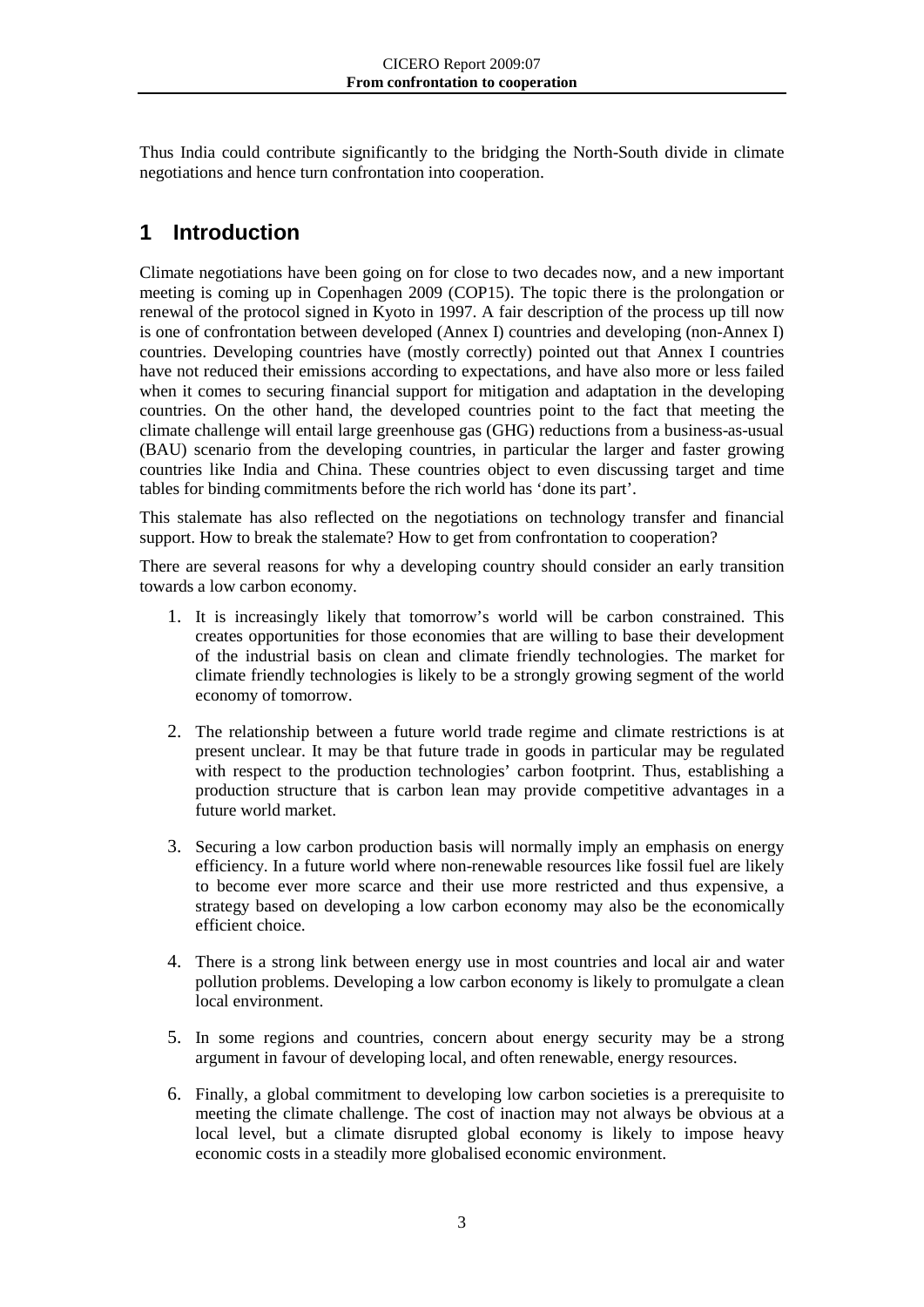In conclusion, the arguments for basing an economic development strategy on the ideas of a low carbon economy are many and likely to be robust in the face of future uncertainties.

Technology is at the heart of this transition to a low carbon economy. We therefore in this report suggest that global cooperation on technological development and transfer could provide a way out of the confrontational stance of the negotiations. While the developed world will have to finance much of this development, it is, however, also the case that it requires something from the developing countries, and this is what we want to focus on this report.

## <span id="page-6-0"></span>**2 What is Technology Development and Transfer?**

A key concept in our report is *technology development and transfer*. The delineation of this concept is important for the roles and contributions of developed and developing countries. The concept has been part of the UNFCCC negotiations for a long time. However, we have not been able to find a precise definition of the term in official texts. Metz et al. (2000), in a special report to the IPCC, gives the following definition of technology transfer:

"The Report defines the term "technology transfer" as a broad set of processes covering the flows of know-how, experience and equipment for mitigating and adapting to climate change amongst different stakeholders such as governments, private sector entities, financial institutions, NGOs and research/education institutions." (Metz et al., 2000)

The online encyclopaedia Wikipedia defines technology transfer as follows:

"Technology transfer is the process of sharing of skills, knowledge, technologies, methods of manufacturing, samples of manufacturing and facilities among governments and other institutions to ensure that scientific and technological developments are accessible to a wider range of users who can then further develop and exploit the technology into new products, processes, applications, materials or services."

These are definitions of *technology transfer* while *development* seems to have been inserted from Bali onwards. Development obviously refers to the stages prior to the actual transfer.

Metz et al. (2000) comment that "the treatment of technology transfer in this report is much broader than that in the UNFCCC or any particular Article of that Convention." The broadness probably refers to whether or not technology encompasses all of "know-how, experience and equipment". A narrow definition would focus on equipment and only include know-how and experience to the extent that those are necessary e.g., to make productive use of equipment. The transfer of know-how and experience is usually covered by *capacity building* or similar concepts. In our report it is fair to say that we have in mind a definition that is fairly broad and includes activities under the heading of capacity building. We shall see that submissions by several developing countries also use a broad definition, while developed countries are less broad.

## <span id="page-6-1"></span>**3 Technology development and transfer in climate negotiations till now**

Only gradually has the nature and scale of the climate challenge become clear. Today's ambition of limiting the global temperature increase to about 2 degree C above the preindustrial level requires a massive retooling of the industrialised countries. In addition, economic growth in the developing world must be based on climate friendly technologies and a low carbon economy. Thus, technology development and implementation are crucial for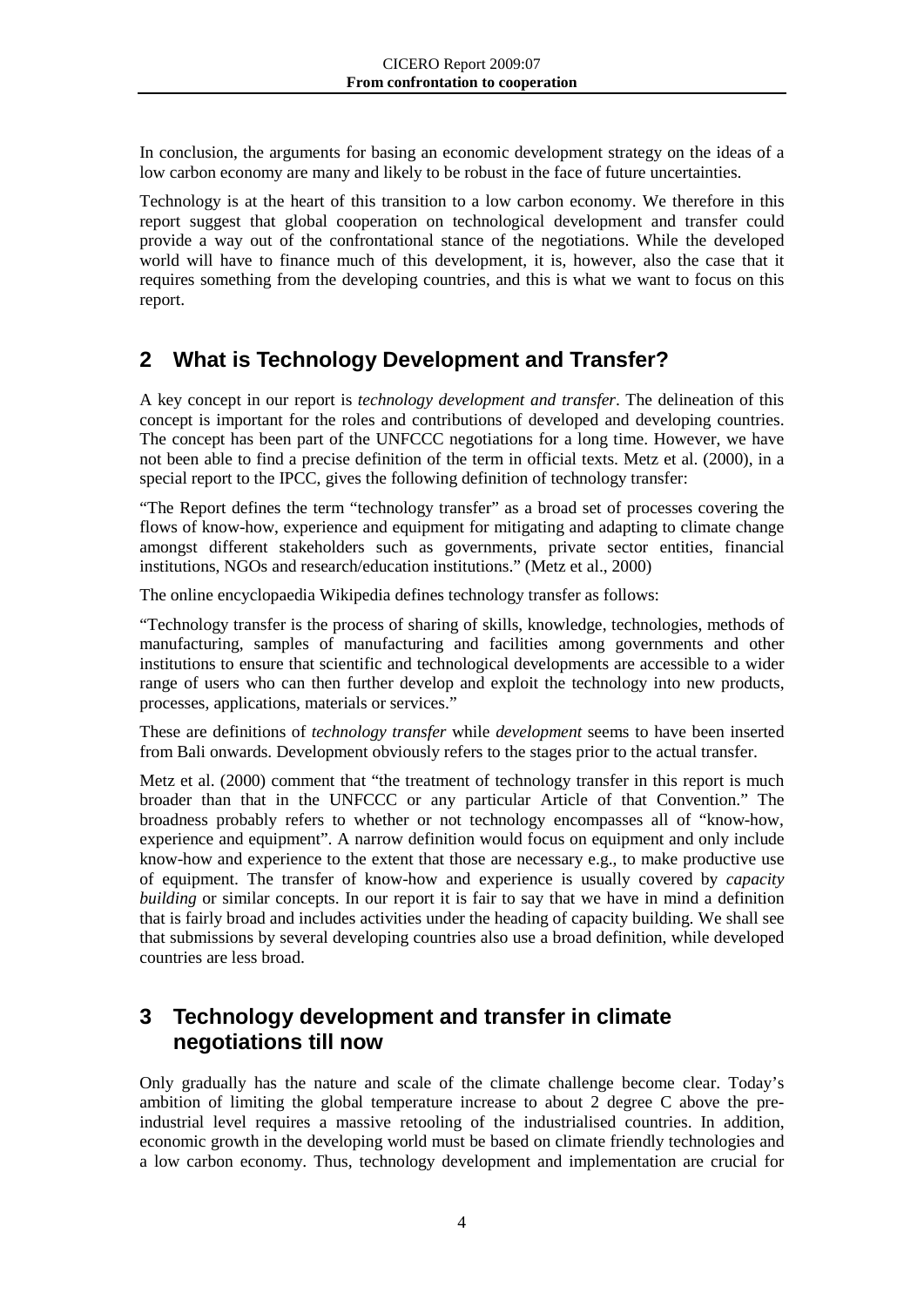further human development and progress. How has the technology development challenge been met so far?

In the United Nation Framework Convention on Climate Change (UNFCCC) negotiated in Rio de Janeiro in 1992, it was determined to include the following text on technology development and implementation:

"UNFCC article 4.1: All Parties, taking into account their common but differentiated responsibilities and their specific national and regional development priorities, objectives and circumstances, shall:

…

(c) Promote and cooperate in the development, application and diffusion, including transfer, of technologies, practices and processes that control, reduce or prevent anthropogenic emissions of greenhouse gases not controlled by the Montreal Protocol in all relevant sectors, including the energy, transport, industry, agriculture, forestry and waste management sectors;

UNFCCC article 4.5 : The developed country Parties and other developed Parties included in Annex II shall take all practicable steps to promote, facilitate and finance, as appropriate, the transfer of, or access to, environmentally sound technologies and know-how to other Parties, particularly developing country Parties, to enable them to implement the provisions of the Convention. In this process, the developed country Parties shall support the development and enhancement of endogenous capacities and technologies of developing country Parties. Other Parties and organizations in a position to do so may also assist in facilitating the transfer of such technologies.

Source: *<http://unfccc.int/ttclear/jsp/Background.jsp>*

Since then, most of the focus has been on negotiating reduction targets for the industrialised (Annex 1) countries. Technology transfer has been an issue, however not one that has attracted much attention or gained many successes at the negotiating table.

## <span id="page-7-0"></span>**4 The Bali Action Plan and the "technological trail"**

In 2007 the 13<sup>th</sup> conference of the parties to the United Nations Framework Convention on Climate Change (COP13) convened in Bali, Indonesia to discuss, e.g., the future of the international climate regime after 2012 (which is the end date for the Kyoto protocol). The Bali Action Plan (BAP), adopted as a COP13 Decision, was accompanied by a series of Decisions adopted by COP/MOP3 and established a two-track process (the Convention track and the Kyoto track) aiming at the identification of a post-2012 global climate regime to be adopted by COP15 and COP/MOP5 in Copenhagen in 2009.

The Bali Action Plan included the request for developed countries to contribute to the mitigation of global warming in the context of sustainable development. In addition, the Bali Action Plan envisaged enhanced actions on adaptation, technology development and on the provision of financial resources, as well as measures against deforestation. Paragraph 1 of the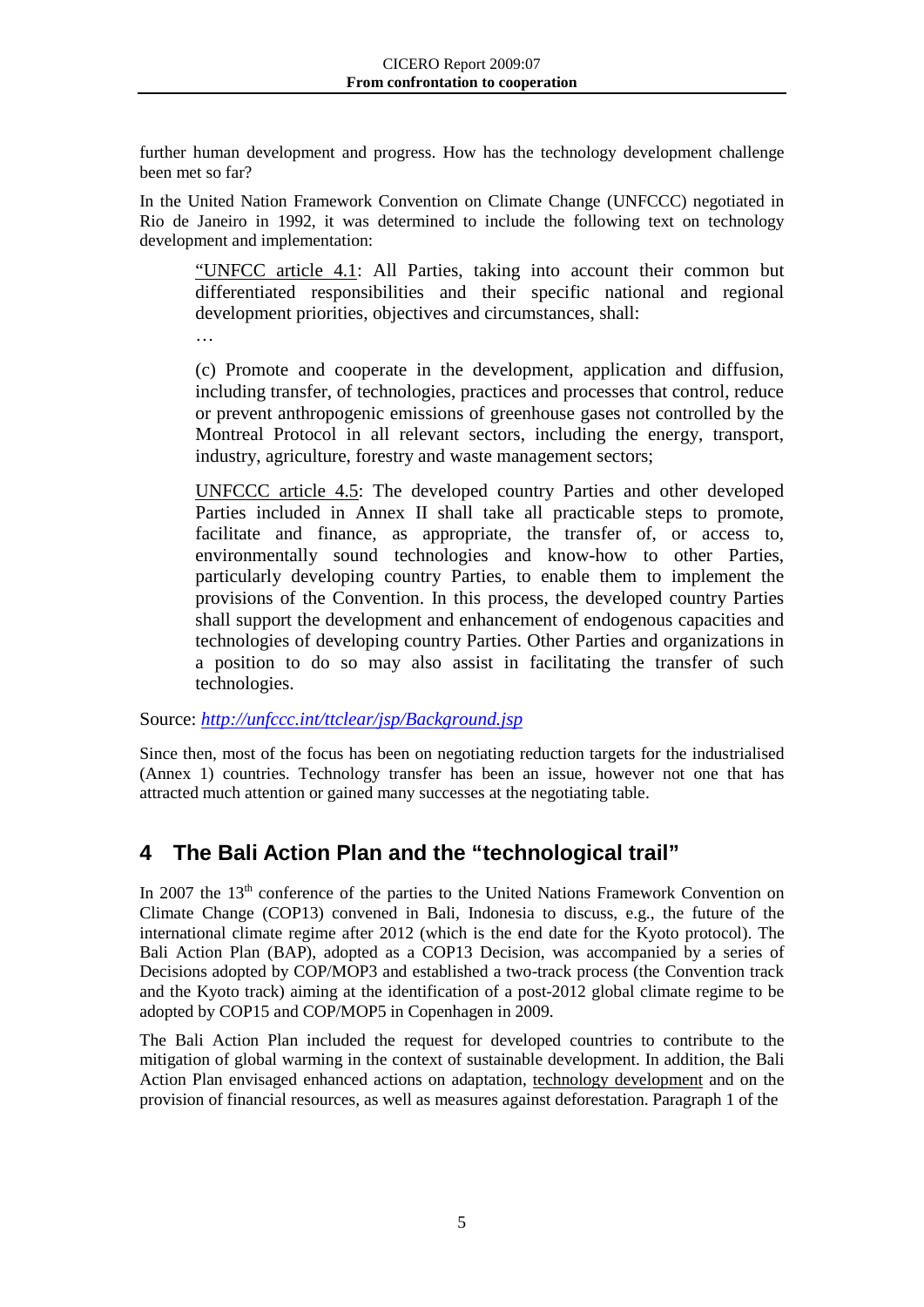#### *Box 1: Recommendations in the Bali Action Plan for enhancing the implementation of the technological transfer framework of the Convention*

(The recommendations presented here are reproduced as included in document FCCC/SBSTA/2006/5, annex II.)

Five main areas for enhancing the implementation of the framework are outlined in The Bali Action Plan:

- *A. Technology needs and needs assessments (*FCCC/SBSTA/2006/INF.4*)*
- Technology Needs Assessments *(*TNAs) are important in order to get an overview of national technology needs and many have been completed. But the TNAs have in many cases been shown to be inefficient because of a lack of data. Several recommendations are made to enhance the implementation of this key theme, among others to encourage non-Annex I parties to complete their TNAs, and provide updated information on their technology needs.
- *B. Technology information (* FCCC/SBSTA/2006/INF.4*)*
- The main goal here is to enhance communication between nations, regional centres, relevant international organizations and private sector.
- *C. Enabling environments for technology transfer*
- Technical studies on barriers, good practices and recommendations for environmentally sound technologies are the focal points for activities under this paragraph, but information on nations' publicly funded research and development is not always available. Enhancing the interaction between government activity and private sector is important for the technology transfer process.
- *D. Capacity-building for technology transfer*
- Capacity-building needs are to be identified by non-Annex I parties in their TNAs and national communications and other national reports.
- *E. Mechanisms for technology transfer*
- The mechanisms are aimed at enhancing the implementation of a technology transfer *framework:*
- Innovative options for financing the development and transfer of technologies
- Possible ways and means to enhance cooperation with relevant conventions and intergovernmental processes
- Promotion of endogenous development of technology through provision of financial resources and joint research and development
- Promotion of collaborative research and development on technologies
- The Expert Group on Technology Transfer

Bali Action plan[1](#page-8-0) describes the necessity to implement the Convention through a long-term cooperative action, by addressing the need for:

- Enhanced national/international action on mitigation of climate change,
- Enhanced action on adaptation,
- *Enhanced action on technology development and transfer to support action on mitigation and adaptation,*
- Enhanced action on the provision of financial resources and investment to support action on mitigation and adaptation and *technology cooperation*

Technology is here described as a key element in the implementation of this long-term action, and especially the third decision in the Bali action plan, makes this apparent.

<span id="page-8-0"></span> $<sup>1</sup>$  Decision  $1/\text{CP}/13$ </sup>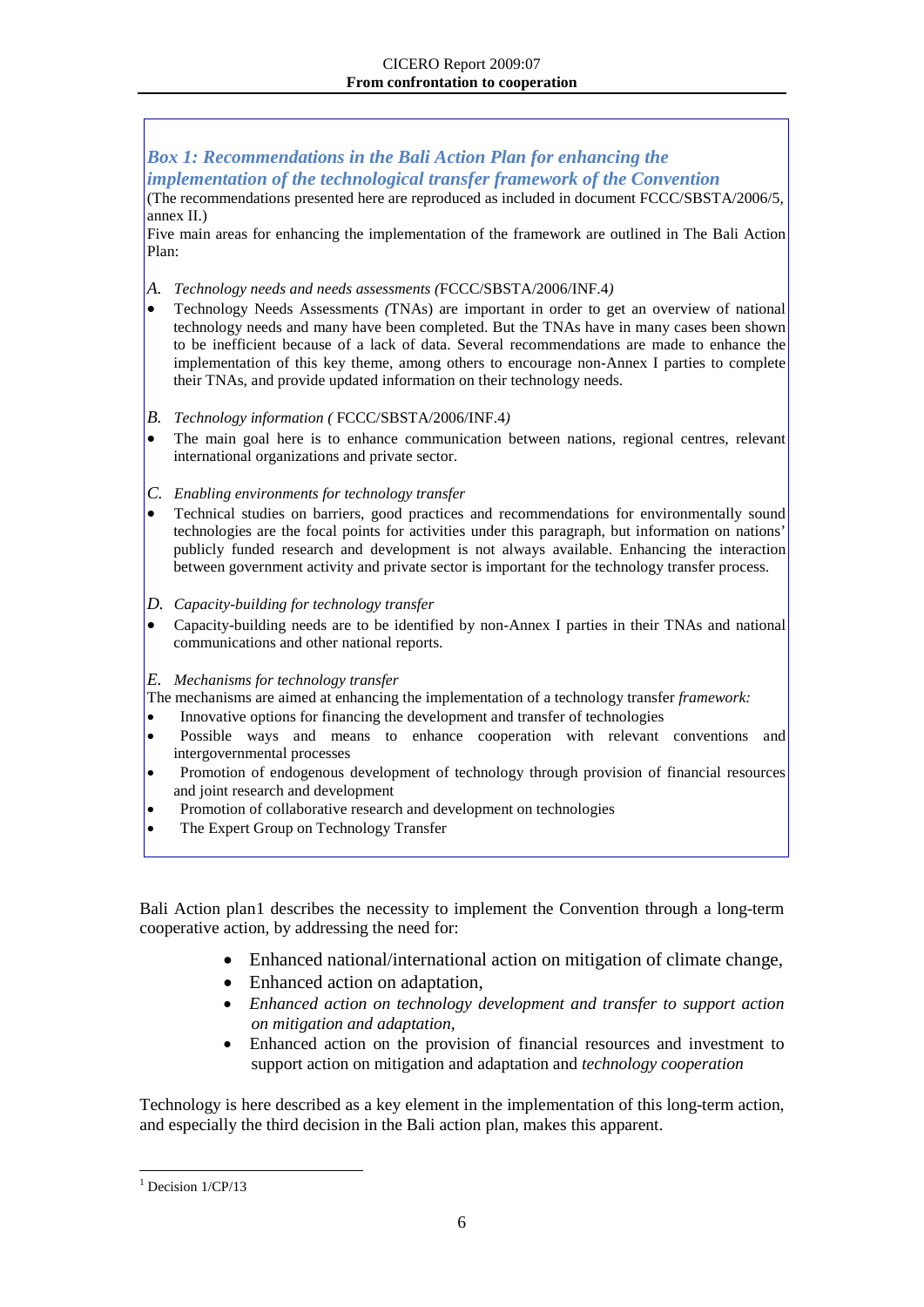### <span id="page-9-0"></span>*4.1 The Expert Group on Technology Transfer*

The Expert Group on Technology Transfer, is mentioned under E. Mechanisms for technology transfer in Box 1. As part of its future work program it is expected to develop a set of performance indicators that could be used by the Subsidiary Body for Implementation to regularly monitor and evaluate the effectiveness of the implementation.

The Bali Action Plan asked the Expert Group to consult with relevant international organizations in its work, and to report on its findings to both the subsidiary bodies, and relevant international organizations and initiatives should be closely coordinated with the relevant activities in work program of the Expert Group.

The Bali Action Plan also urged relevant intergovernmental organizations, international financial institutions, and other partnerships and initiatives (including the Climate Technology Initiative) to provide technical and financial support to Parties not included in Annex I to the Convention, and countries with economies in transition to help them conduct, identify and implement prioritized technology needs.

The Global Environment Facility, as an operating entity of the financial mechanism of the Convention, was requested to provide financial support for the technology transfer framework.

The Expert Group has an important role, but many parties, especially developing countries, do not see it as sufficiently competent or active to fulfil its purpose. Submissions to the negotiations both include suggestion to eliminate and to extend it's mandate.

#### <span id="page-9-1"></span>*4.2 The Ad Hoc Working Group for Long Term Cooperative Action under the Convention (AWG-LCA)[2](#page-9-3)*

An account of ideas and proposals contained in the most recent submissions from Parties (May 2009) was prepared for the Bonn conference by AWG-LCA. This negotiating text encompasses all aspects of the Bali Action Plan (decision  $1/CP.13$  $1/CP.13$ ).<sup>3</sup>

As is customary in the practice of negotiation, it is envisaged that the text will be a "living document", with Parties modifying it and bringing new ideas to bear. In fact, several Parties have indicated their intention to bring forward additional proposals.

The depth of coverage of each element of the Bali Action Plan in this negotiating text varies according to the depth of consideration that each element has been elaborated on by the submitting parties. A particular case is that of the consideration of a shared vision for longterm cooperative action, in which Parties have yet to engage in clarifying how to integrate in their shared vision the essence of their agreed goals under the four building blocks of the Bali Action Plan (adaptation, mitigation, technology and financing).

## <span id="page-9-2"></span>**5 The role of developed and developing countries in submissions on technology development and transfer**

This chapter briefly reviews suggestions ("submissions") for a mechanism on technology development and transfer. The suggestions are put forward for the consideration of the COP15 meeting in Copenhagen. A large number of country alliances as well as individual countries have put forward suggestions. We have reviewed about 74 submissions from 41

<span id="page-9-3"></span> <sup>2</sup> UNFCCC, 2009: Ad Hoc Working Group on Long-Term Cooperative Action under the Convention.

FCCC/AWGLCA/2009/8. Bonn, 19<sup>th</sup> May 2009[. http://unfccc.int/resource/docs/2009/awglca6/eng/08.pdf](http://unfccc.int/resource/docs/2009/awglca6/eng/08.pdf) <sup>3</sup> These submissions are contained in document FCCC/AWGLCA/2009/MISC.4.

<span id="page-9-4"></span>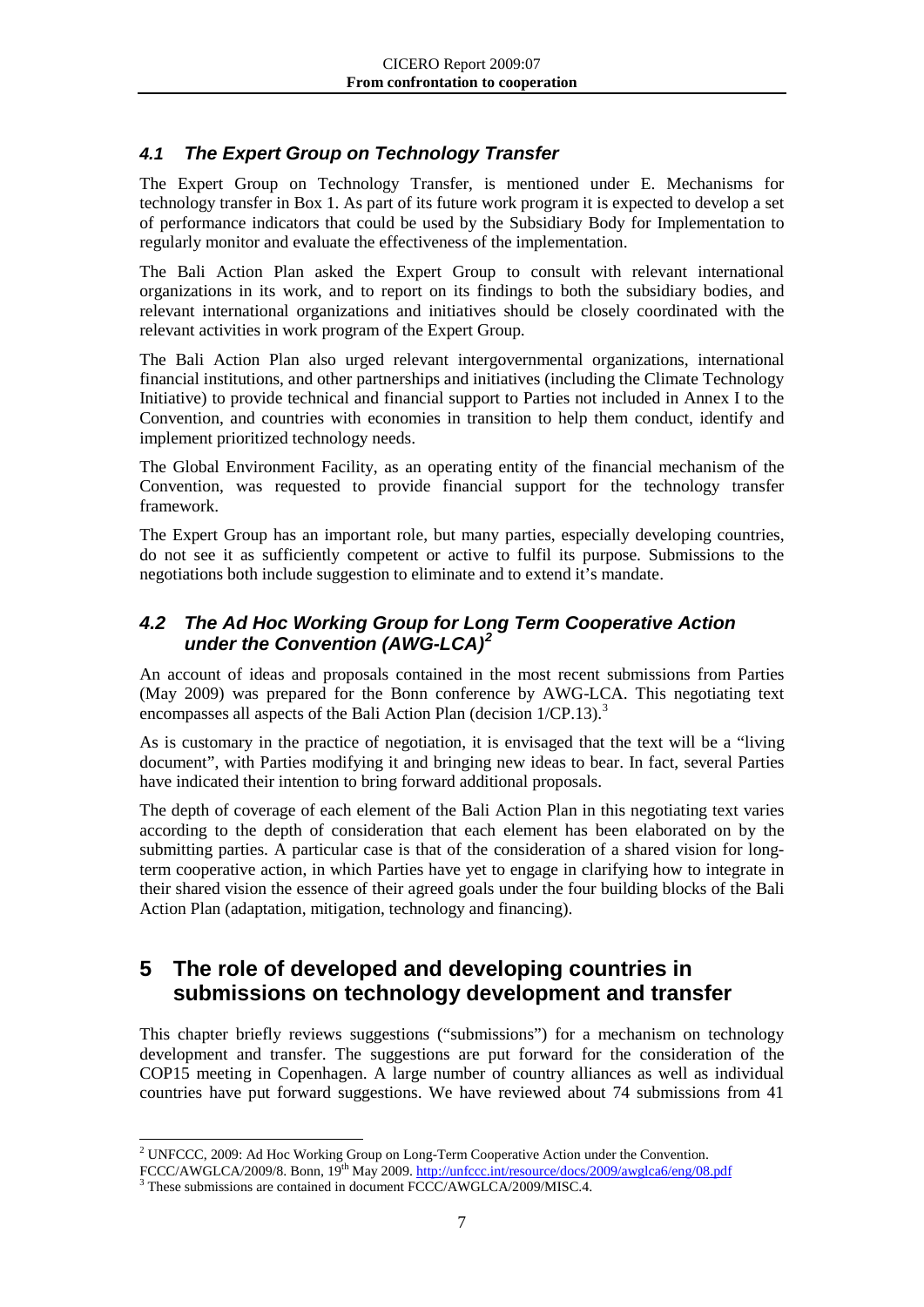parties<sup>[4](#page-10-2)</sup>, covering suggestions submitted in the period form the COP in Bali up to medio 2009. A working paper from World Resources Institute (2009), "Summary of UN Submissions", has also been useful in providing an overview with regards to trends and tendencies among parties, and contents of submissions. Section III concerning submissions on technology has been particularly useful. It contains references to 34 submissions, both joint initiatives and submissions from countries.

Key aspects of submissions are collected and presented in Appendix 1 of our report. The text of the chapter gives representative examples of what is stated in Appendix 1.

We are interested in describing what role, if any, the submissions ascribe to developed and developing countries. We find it useful to distinguish suggestions related to *finance*, *governance and regulation*, and *cooperation*. It is sometimes useful, as well, to distinguish suggestions related to *mitigation*, *adaption* and those having a *cross-purpose*.

#### <span id="page-10-0"></span>*5.1 Suggestions with respect to finance*

Several developing countries have suggested that developed countries finance the incremental costs of technology development and transfer. For instance, India puts forward a suggestion that 0.5% of the GDP of the developed world should be set aside for funding adaptation and mitigation through resource transfers or grants. India suggests that this funding should cover the full cost of capacity building for research, development, and demonstration of new technologies, enhancing human capital and absorptive capacity. China has floated a figure of 0.7% (e.g., China Daily, 2008), which of course is equal to the unofficial target for development aid from developed countries. China suggests to pool the funding into a Multilateral Technology Acquisition Fund. This fund should finance technological R&D in a broad sense, including capacity building – with human resource development as a priority – and also including information service, monitoring and enforcement systems, and construction of policy infrastructure. Moreover, the fund should cover insurance, loan guarantees, or it should invest via stocks, bonds and other financial products.

#### <span id="page-10-1"></span>*5.2 Suggestions with respect to governance, regulation and institutions*

Several countries have noted a need for new international bodies and systems of governance for organizing, overseeing and carrying out the research. For instance, Argentina suggests setting up national/regional/international collaborative R&D research centres, with North-South and South-South co-operation. The Alliance of Small Island States (AOSIS) wants the establishment and provision of support to national and regional academia and centres of excellence. The EU points out that for a number of specific key technologies, countries should agree on cooperative joint R&D and large scale demonstration and deployment projects.

These are suggestions for research cooperation. There are also ample suggestions on governance. India suggests to that an Executive Board of Technology, elected by COP and supported by a new branch of the UNFCCC Secretariat, should develop strategy and technology action plans, and monitor the implementation of specific operational policies, guidelines and administrative arrangements, including the disbursement of resources. China suggests to establish a subsidiary body under COP for development and transfer of technologies with panels for technology needs assessment, information clearinghouse, dialogue and coordination for enabling policies and measures and IPR, management of

<span id="page-10-2"></span> <sup>4</sup> See report from UNFCCC, 2009: Ad Hoc Working Group on Long-Term Cooperative Action under the Convention. FCCC/AWGLCA/2009/8. Bonn, 19th May 2009. <http://unfccc.int/resource/docs/2009/awglca6/eng/08.pdf>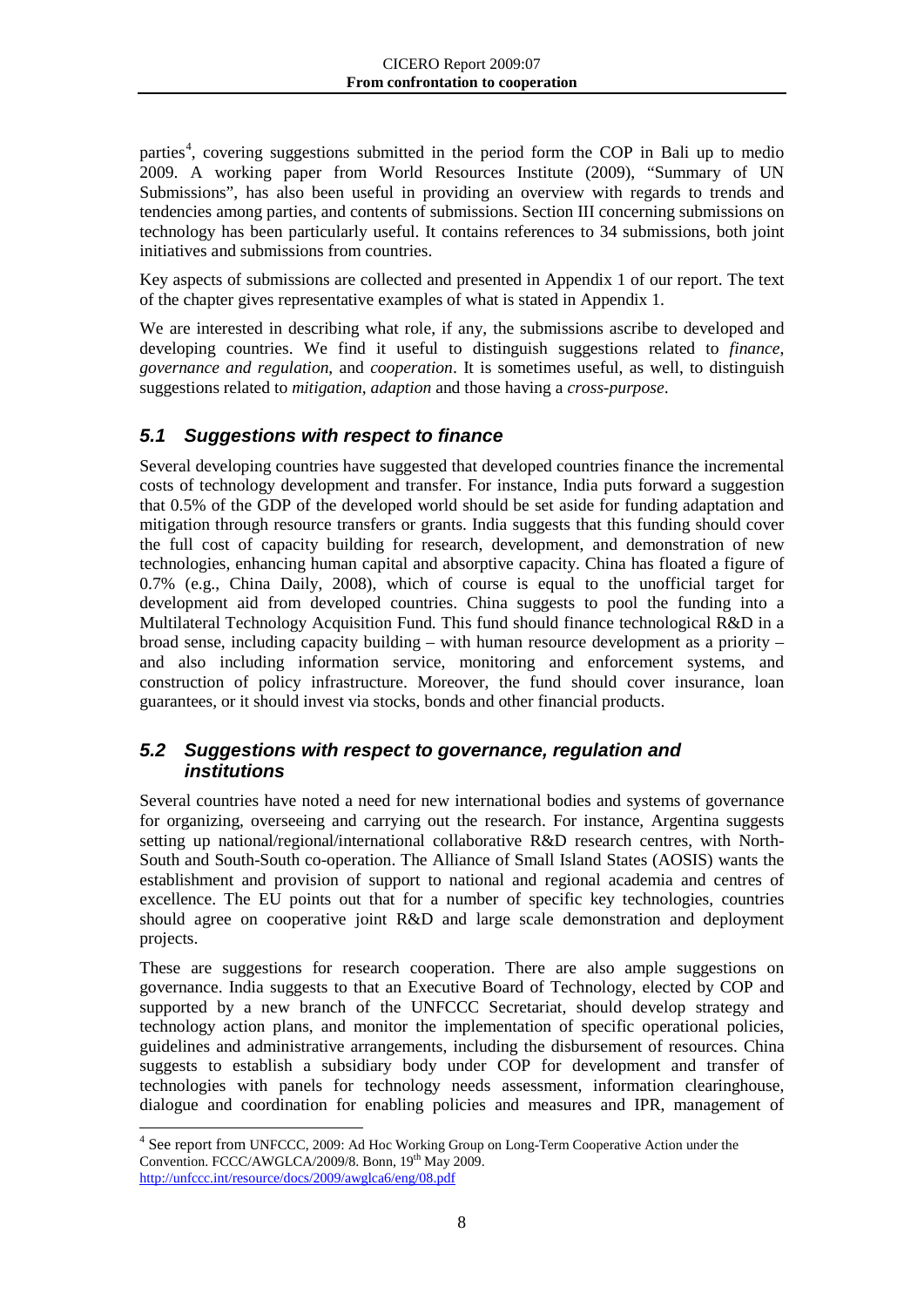financial resources for technology deployment, capacity building, and monitoring and assessment of performance. The EU suggests creating a consultative group that brings together government, the private sector, civil society and other stakeholders' expertise. This new body should provide strategic guidance for research and technology development and international cooperation, drawing on technology needs identified in national low carbon development strategies.

### <span id="page-11-0"></span>*5.3 Suggestions with respect to cooperation*

By the term cooperation parties have in mind international cooperation as well as domestic cooperation between the public and private sector. According to several submissions international cooperation will take place within the context of governance, regulation and institutions, i.e. the heading above.

The important topic of private-public cooperation is addressed by some submissions. For instance, China suggests supporting technology deployment through public-private partnerships by linking public finance with the carbon market, capital market and technology market, in order to leverage private finance with public finance. The EU suggests that public funds should leverage larger private finance flows and be employed in a variety of instruments, including pure grants, interest reduction, publicly supported loan facilities and venture capital funds. Support should include project-based programs such as the Global Energy Efficiency and Renewable Energy Fund (GEEREF).

## <span id="page-11-1"></span>**6 Discussion of submissions on technology development and transfer**

Any discussion of the role of developing (and developed) countries in technology development and transfer ought to measure submissions against an understanding of the R&D value chain. Hence we recall the main elements of the R&D value chain.

Theorists of innovation generally agree that the value chain in R&D runs from the general to the specific (Bresnahan and Trajtenberg, 1995). By general is meant (basic) research that has several potential applications. Maybe the most basic of all are the traditional sciences such as math, physics etc. Theorists also point to general purpose technologies (GTPs) such as nano technologies. These are one step more applied than e.g., pure math, but they also have several potential applications. At the other end of the scale are the applied innovations in the form of products that are brought to the market. At some point in the middle, the basic and applied research meet.

With this value chain in mind it is useful in the assessment of the submissions on technology development and transfer to distinguish basic research and general purpose technologies on the one hand, and product development and manufacturing on the other hand.

#### <span id="page-11-2"></span>*6.1 Basic research and general purpose technologies*

Basic research and general purpose technologies are driven by science and technology research centres. Traditionally, most of them have been located in developed countries. In the context of a mechanism on technology development and transfer we imagine environmental science universities located in important developed *and* developing countries. The model would be MIT of the U.S., Tsinghua University of China and Indian Institute of Technology in India. Under a mechanism for technology development and transfer they would be generously funded and attract the best and the brightest heads. Individuals and institutions from participating countries should cooperate on science and technology initiatives within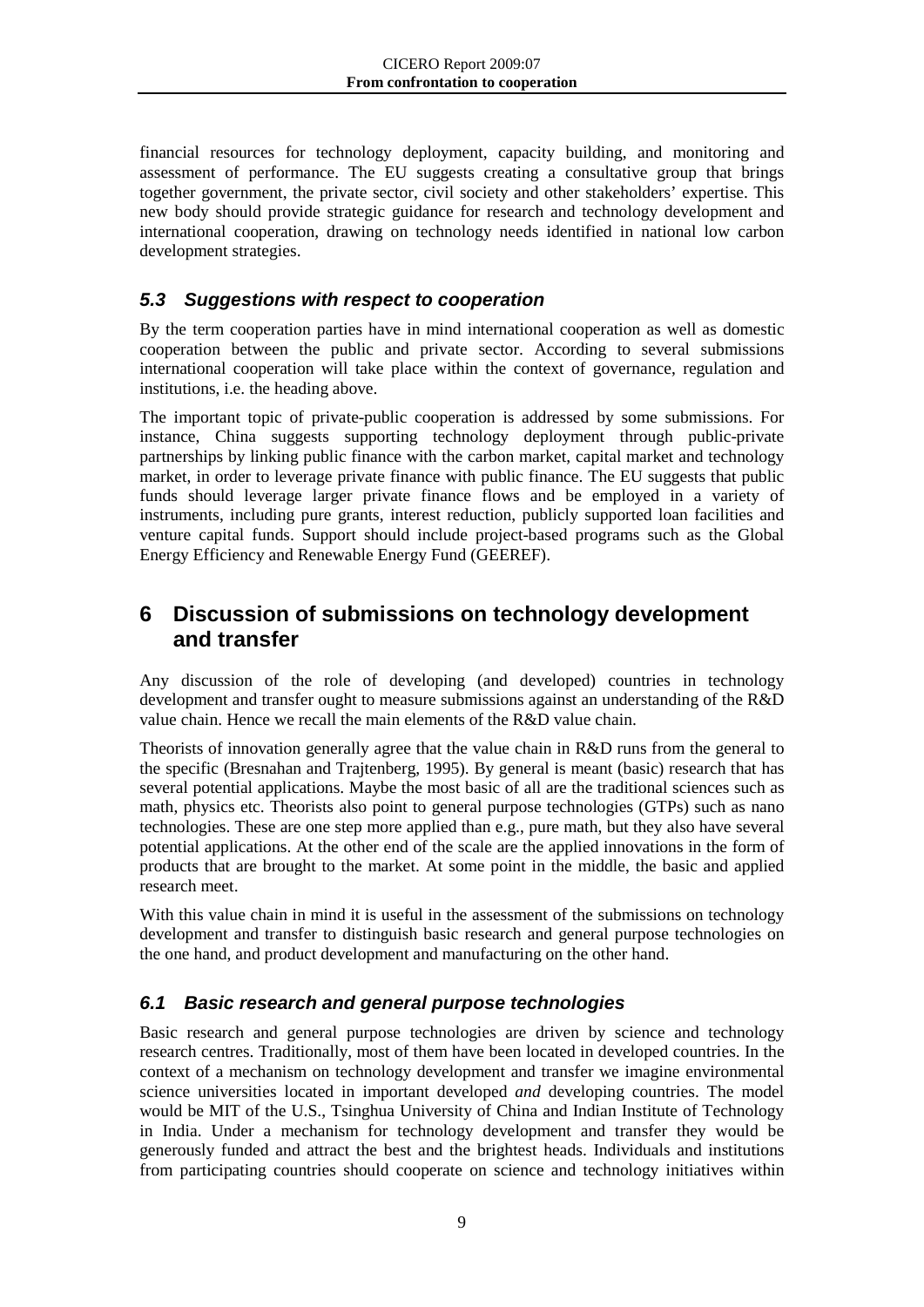clean technologies. The funding should come from developed countries either directly or through a fund. Research programmes and guidelines are necessary to secure a focused effort, and these should be drawn up jointly by developed countries as funders and developing countries as recipients.

We have seen above that parties like Argentina, AOSIS and the EU have provided suggestions for research cooperation along these lines. In our view the idea of setting up collaborative science and technology centres is good and a relatively unproblematic part of a technology mechanism.

It is unproblematic for two reasons. One is that the funding requirements are quite modest compared to applied research and demonstration. Hence it should be relatively easy to convince developed countries to mobilise the necessary funding. A second reason is that the research centres' emphasis on basic research implies that their output for the most part is recognised as a non-proprietary common good. Hence, conflicts over patents etc. should be manageable.

On the other hand, science and technology centres for basic research and general purpose technologies are not necessarily very helpful to the climate cause in the short run. That has to do with the assumption that they emphasise basic research and general purpose technologies. For basic research and technologies to contribute to lower emissions and efficient adaptation, applied research will have to turn basic knowledge into useful products. Nevertheless, general purpose research will increase the technical skills and competencies in the countries where it takes place. This is in itself a necessary prerequisite for meeting the climate challenge in developing countries, both with regard to mitigation and adaptation.

#### <span id="page-12-0"></span>**6.1.1 Role of developing countries in the science and technology centres**

What would be the role of developing countries in the science and technology centres? One role would be for selected developing countries to host centres. Although funding for the centres would come from international sources there would in practice accrue some host's obligations: setting aside land for locating the centre, physical infrastructure, housing for (foreign and domestic) faculty etc. These are minor issues.

Assuming that funding is available and is scaled up fairly rapidly a challenge – maybe the main challenge – for the host countries would be to allocate sufficient domestic man-power to the centres. The idea is to attract the brightest professors and develop the brightest and best students into the next generation of professors in this field. Since funding is generous, these will be well paid jobs. In most countries there is competition for bright minds and representatives of other research fields might see their best and brightest disappear to the centres, attracted by high wages. Government and business couldface stiff competition for recruits. Some of these stakeholders from other sectors and fields could be expected to complain that the new centres "destroy the market" for academics. It must be expected of participating developing countries that they do not give in to these complaints. Over the longer term there will be more graduates in the field of (environmental) science and technology, and the pressures on the research labour market are likely to ease.

Technically the easy way to alleviate scarcity of man-power is to attract more foreign scholars than was planned at the outset. However, that would create problems of its own for some developing countries, and probably even for the technology mechanism itself. The mechanism depends on sufficient quantities of domestic knowledge and capacity for its product development and implementation stage.

Above we mentioned in passing that research programmes should be drawn up jointly between developed and developing countries. An alternative is that the host countries draw up these programmes, with centres in developing countries being subject to developing country priorities. However, we would argue that joint determination is the only feasible solution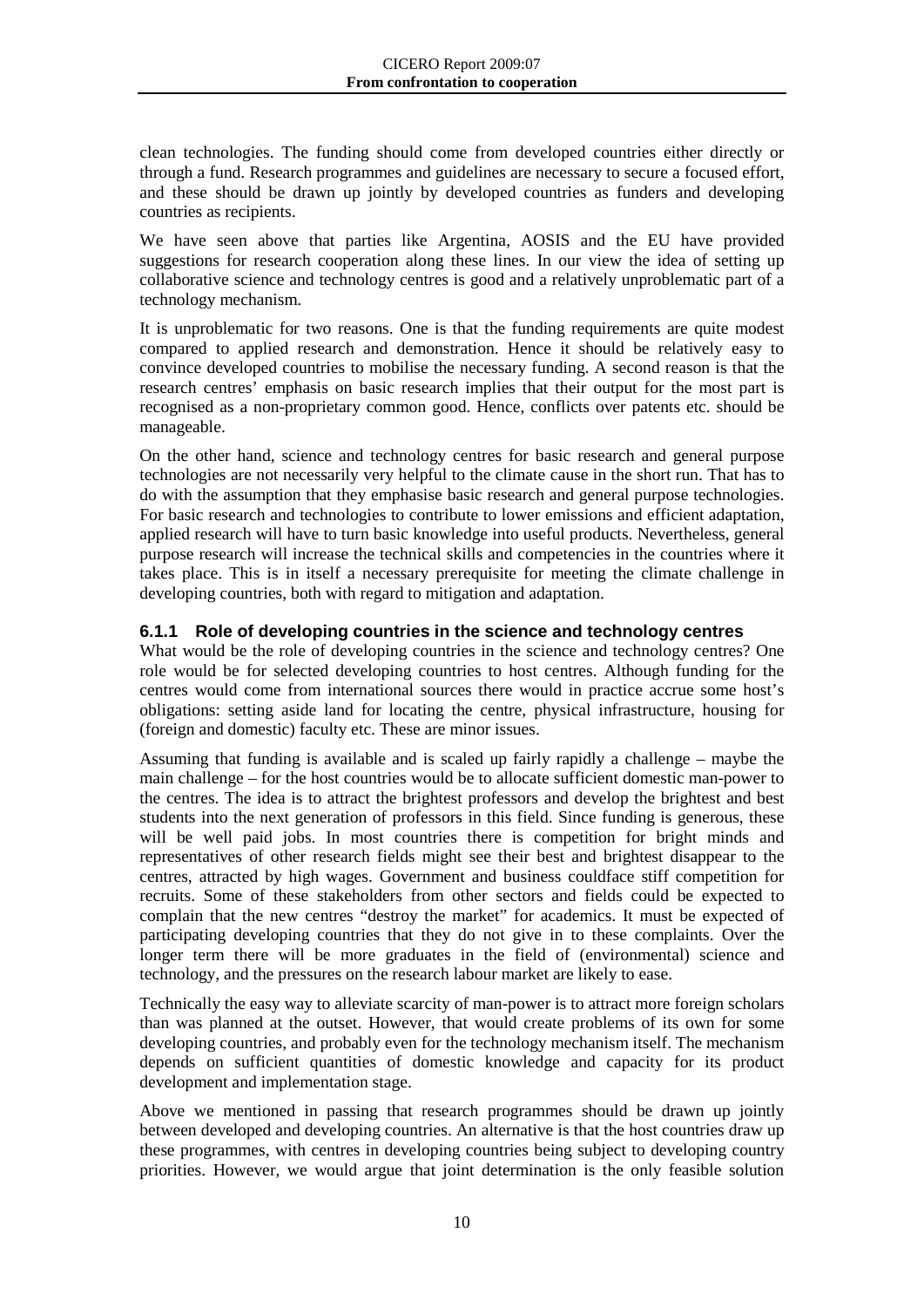given the nature of financing and the global nature of the problem we are facing. The Executive Board of Technology as suggested by India, might for instance have responsibility for drawing up research programmes. It is important to recognise that joint determination implies that a country hosting a research centre is not free to determine what it should do. This may be a practical challenge for hosts, both in developed and developing countries.

In summary the role of developing countries at the research stage is in our view related to the following issues:

- o Allocation of the best scientific talent to this research despite a (temporary) scarcity of such talent
- o Sharing responsibility for research programmes with other countries
- o Practical obligations

#### <span id="page-13-0"></span>*6.2 Product development centres and product manufacturers*

Product development is often driven by designated product development centres (but of course, the difference with the basic research centres just described is one of degree, not principle). Product development centres are usually organised as private R&D companies or as research laboratories of large companies. Automobile companies, for instance, have research labs that at the moment are working on non-fossil fuel cars. In the pharmaceutical industry many development firms are small and often backed by private equity, outside the big manufacturers. In many countries the product development centres cooperate with universities and receive public funding, but they also rely on private funding. Their motivation is the possibility of making a profit by selling the developed and patented product (and in the case of independent firms, selling the firm and the patents the firm owns. In this case it is the buyer who will profit from selling the patented product).

Product manufacturers bring the product to the marketplace. They purchase products and patents from the product development centres (which, as noted, may be an arm of their own company). They also do their own applied research, for which they cooperate with basic research and product development and receive co-funding from the public sector. Over time costs are reduced as a result of product modifications, organisational modifications, economics of scale etc. Some of this is the result of conscious research, but other improvements occur spontaneously. Collectively, the process is called learning by doing and it is sometimes summarised by a learning curve. Not only the manufacturers, but even the product development centres learn from seeing the product in action, and as a result, successive generations of a product are improved compared to the previous one. All users of Windows, iPhone etc. can attest this, but it is also what wind farm managers would say about the standard of turbines, rotor blades etc. developed by their product development centres.

An important motivation for innovation during product development and manufacturing is profit. Hence, a mechanism for technology development and transfer will have to intervene in product development and manufacturing by increasing the prospect for profit. There are two ways of doing that: reducing cost and stimulating demand.

#### <span id="page-13-1"></span>**6.2.1 Reducing cost**

Lower cost amounts to governments in developed countries greatly increasing their funding for low-carbon technologies in all countries. So for instance, if a government finances 50% of a research project prior to the mechanism, the share would rise to e.g., 75% as part of the mechanism. From the perspective of the product development centre the cost of developing the product in question, falls. The practical details for making the transfer happen must of course be worked out. A fund is a possibility.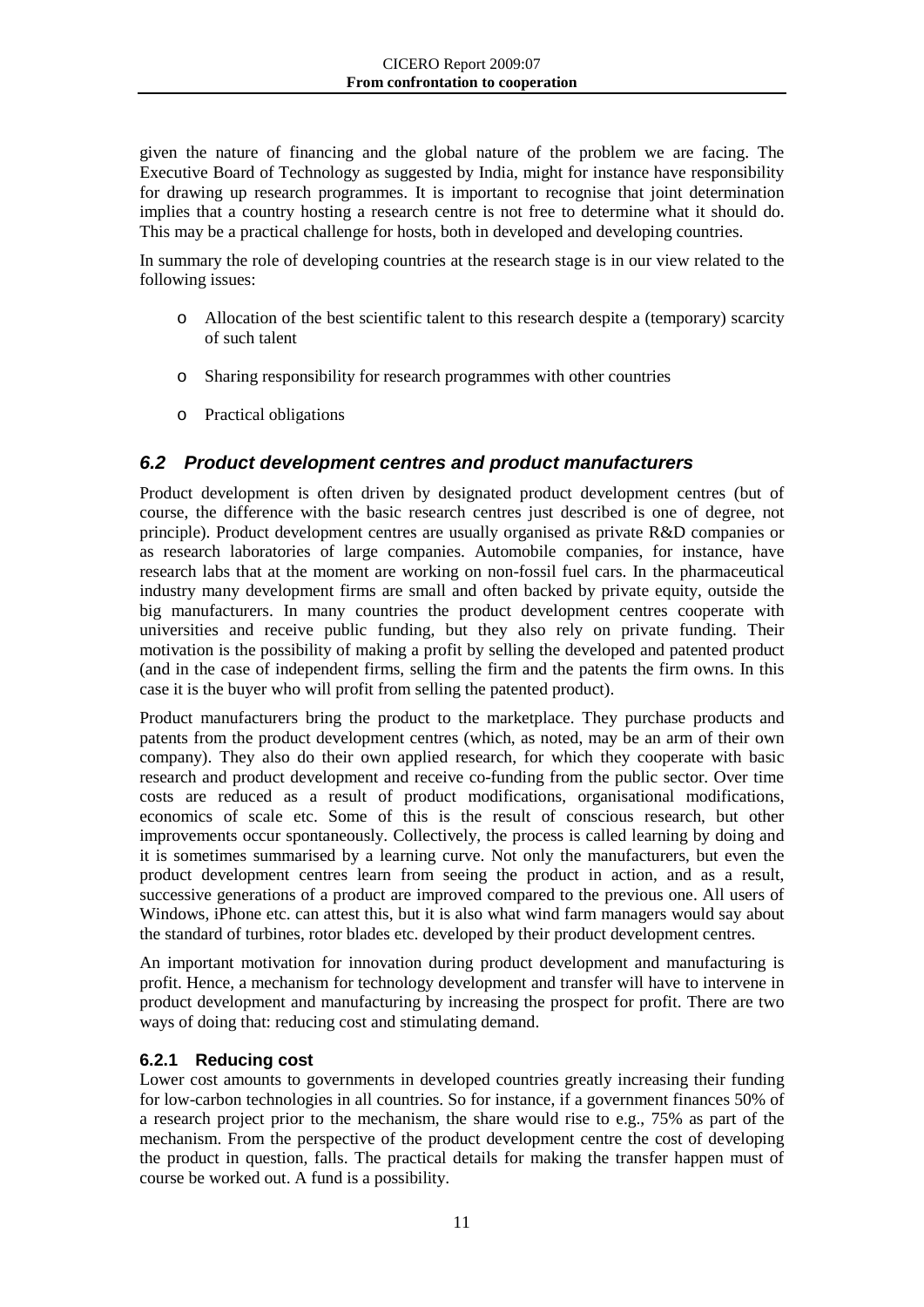Governments may also contribute to lower costs during the learning-by-doing phase. For instance, several countries currently employ feed-in tariffs in the electricity sector. A feed-in tariff is a payment for the additional cost of employing new renewable energy. The cost is fed in with the average electricity tariff, hence the name. As part of a mechanism for technology development and transfer the governments of developed countries (or a fund that is designated this responsibility) may fund the feed-in tariff and hence the cost of deployment. There are many other forms of public contribution during the learning-by-doing phase, including subsidised infrastructure, input cost subsidies, purchasing obligations, guarantees or more directly through laws and regulations, etc.

We have seen above that China and the EU both address the need for public funding to bring down costs during the product development stage. China suggests supporting technology deployment through public-private partnerships by linking public finance with the carbon market, capital market and technology market, in order to leverage private finance with public finance. The country wants the Multilateral Technology Acquisition Fund that is the centerpiece of its submission to cover insurance, loan guarantees, or invest via stocks, bonds and other financial products. The EU suggests that public funds should leverage larger private finance flows and be employed in a variety of instruments, including pure grants, interest reduction, publicly supported loan facilities and venture capital funds. When it comes to the manufacturing stage, deployment and the like, India and other developing countries emphasize that the mechanism and developed country funding should include issues like deployment and demonstration of new technologies. Developed countries are generally more cautious here. This is an area where the definition of technology in the mechanism becomes important.

## <span id="page-14-0"></span>*6.3 Role of developing countries*

What is the role of developing countries in a process in which costs are reduced? One issue clearly relates to at what point inn the development cycle a technology is mature. Imagine that developed countries agree to fund the learning by doing phase and improvements during deployment of, say, the wind power technology. Improvements in wind power designs will in practice never stop, but funding must of course stop at some point. The guiding principle is to stop international funding when costs of wind power are competitive with thermal power, but when is that? Neither the cost of wind power nor the cost of thermal power is uniform across locations and the principle is open to interpretation. If the decision of when to stop is left solely to developing countries, the developed country funders may fear that they are hijacked into a never-ending stream of demands – to fund another innovation, and one more, and one more… One will need cut-off rules, and rules being what they are, it will happen that in some cases funding will stop too early, and in other cases too late compared to what is ideal.

Some technologies, maybe in particular carbon capture and storage (CCS), will never be brought down to zero cost. CCS is by nature an "end-of-pipe" technology that requires mortar, cement, steel and energy to work. The best one can hope for is to reach a flat portion of the learning curve in which the cost of  $CO<sub>2</sub>$  reduction has become fairly low. Should developed countries subsidize CCS in developing countries all the way into eternity? If not, when should one stop? This is also a question that requires a practical solution and participation of developing countries.

## <span id="page-14-1"></span>*6.4 Stimulating demand*

The second channel for stimulating product development and manufacturing is stimulation of demand. Here money must be transferred to developing countries in order to create a bigger demand for the products when they are brought to market. This increase in the research prize triggers private sector R&D. The suggestion by India that 0.5% of the GDP of the developed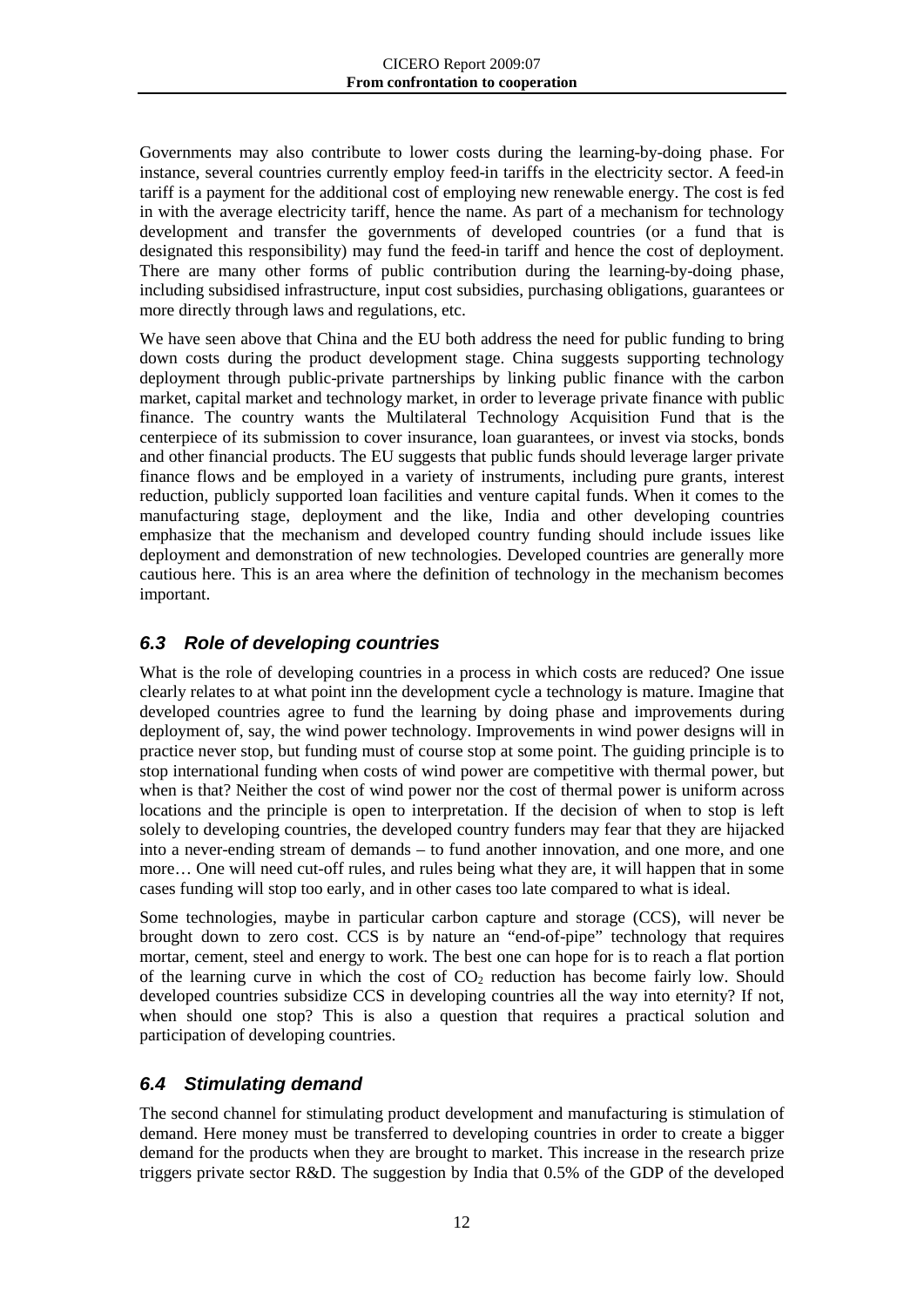world should be set aside for funding adaptation and mitigation through resource transfers or grants, is one example in this spirit, emphasizing that a transfer of money is a viable alternative to transfer of technologies.

One problem with the approach is to make sure that money really is spent on increasing demand. Consider a concerted effort to cut process emissions during cement production by e.g., 80% and assume that the main vehicle for this to happen is an increase in demand for "green cement". Assume, also, that in the future the main market for cement is in developing countries. For developing country manufacturers of cement the demand side is essential. By assumption there is no carbon price, or if there is, it is low. Hence there is no market incentive to purchase green cement. In this situation money must be transferred and a promise must be given by developing countries that the money is spent on purchasing green cement. The need for such a promise, i.e. a promise to use money received on green cement and other clean products and technologies, is on all accounts a vital part of what is expected of developing countries.

Actually the feed-in tariff that we mentioned above could be interpreted as a demand side measure, which goes to show that there is no water tight distinction between the two in practice.

In addition to funding increased demand, demand can also be encouraged by the introduction of standards, for instance with regard to energy efficiency, or even regulation. This is likely to incur additional costs, which then can be refunded by international funding.

#### <span id="page-15-0"></span>*6.5 Monitoring the funds*

The problem that we referred to in terms of giving a promise is part of a larger monitoring problem: How can one make sure that money really is spent on the purposes it is designed for? Developing countries must be prepared for external scrutiny of funds that are transferred.

This may sound innocuous, but it is not. A parallel may be drawn with development aid: Developing countries have fought to make aid untied with respect to technology vendors and for the right to determine the purposes on which aid should be spent. Generally speaking, this fight has been successful. The principle of untied aid has been accepted, and the principle that the recipient decides the purpose of aid has also been accepted. They are, however, not always followed in practice.

According to proponents, the size of funds to be channelled to technology transfer should be on par with ordinary development aid. It is important to realise that this "technology aid" will be tied both in purpose and probably to some extent also with respect to technology vendors. Besides the research component, it should be spent on increasing demand for green technologies and for reducing the cost of developing such technologies. Developing countries will be held accountable for that. Also, it will in practice most probably involve active participation of companies from the developed world, especially those that have factories and research centres in developing countries.

Realistically the introduction of large scale tied funding will invite familiar problems of tied aid. It will be a joint responsibility of developed and developing countries to make clear that this is an unfortunate, but to some extent unavoidable consequence of a mechanism that is for the greater good.

In summary the role of developing countries at the product development and manufacturing stage is in our view related to the following issues:

o Agreement on what is the limit of technology development and when external funding should stop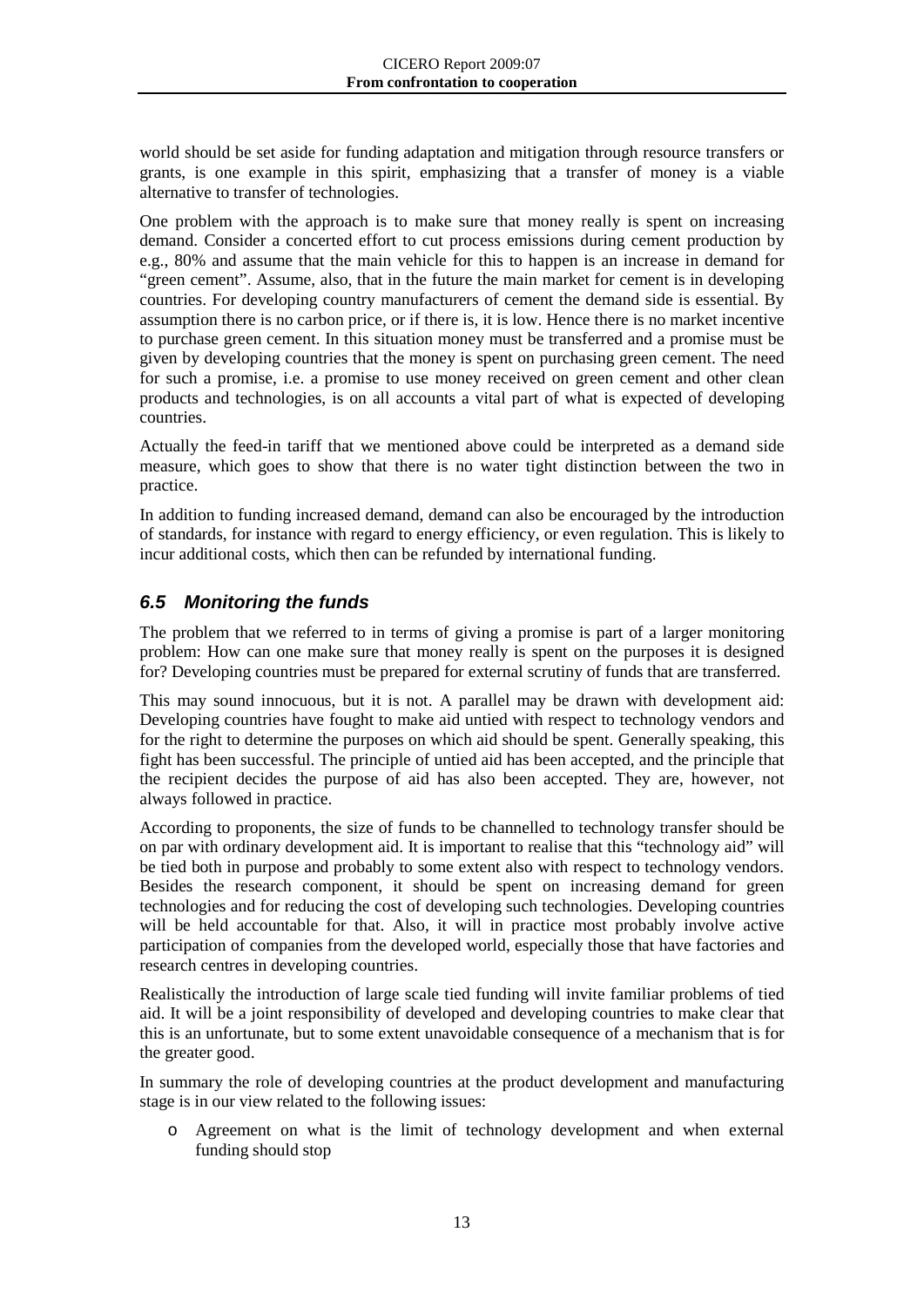- o A willingness to have scrutinised that funds really are spent on stimulating demand and reducing costs of technologies
- o A willingness to accept that this is a mechanism with many similarities to tied aid

## <span id="page-16-0"></span>**7 Contributions after technologies are developed**

So far we have discussed the role of developing countries *during* technology development and transfer. Here we wish to raise two issues that are relevant *after* development and transfer. We ask, when development of a technology has come to an end, what should be expected from developing countries from then on? The answer is simple: Technologies should be used, and not misused. This simple answer hides several difficult issues.

#### <span id="page-16-1"></span>*7.1 Technologies should be used*

The premise of the mechanism for technology development and transfer is that *if* technologies are made available free of charge to developing countries, *then* the developing countries will use them. Is it really that simple?

#### <span id="page-16-2"></span>**7.1.1 Domestic policy priorities**

A basic aspect of the mechanism has to be that developed and developing countries should jointly decide which technologies to go for. It cannot be the responsibility of developed countries only, since developing countries are the ones to make use of the technologies. On the other hand, making the decision cannot be the responsibility of developing countries only since the funders must have a say. Hence, both parties must decide. Of course, since most technologies will be used world-wide, there is all the more reason to decide on them jointly.

Imagine that off grid solar pv is a technology it is decided to go for, and assume that developed countries finance its development at great expense. Finally the development is finished according to some predefined standard. Everything is ready to employ the technology on a large scale. Then assume that a government in some country has decided to pursue ongrid electrification. Maybe the government views on-grid electrification as part of a general strategy for modernization. In this situation developed countries will expect the developing country to use solar pv anyway. After all, the technology has been developed by developed countries for the benefit of developing countries, and one must assume there has been an initial agreement between developed and developing countries to pursue this particular technology.

There are many other examples that the requirement to make use of the technologies that are developed actually can be quite demanding. Wind electricity, to take another example, puts requirements on the grid. The requirements are partly of a technical nature, but also organizational. Assume that the grid is owned by regional governments, who have decided to levy a fee on electricity that is transported through their region. Electricity transport becomes prohibitively expensive for purely organizational reasons, and this knocks out the competitiveness of wind. Assume that developed countries have developed wind energy on behalf of developing countries. Will they accept that organizational malfunctioning erects a barrier towards the use of wind power?

#### <span id="page-16-3"></span>**7.1.2 Technological protectionism**

Any resentment to making use of new technologies may often be stronger if it is felt that technologies are transferred from abroad. By the same token, the attitude may be more positive if it is felt that the deployment of new technologies somehow benefits domestic manufacturers. There are for instance currently stories in the international press that China,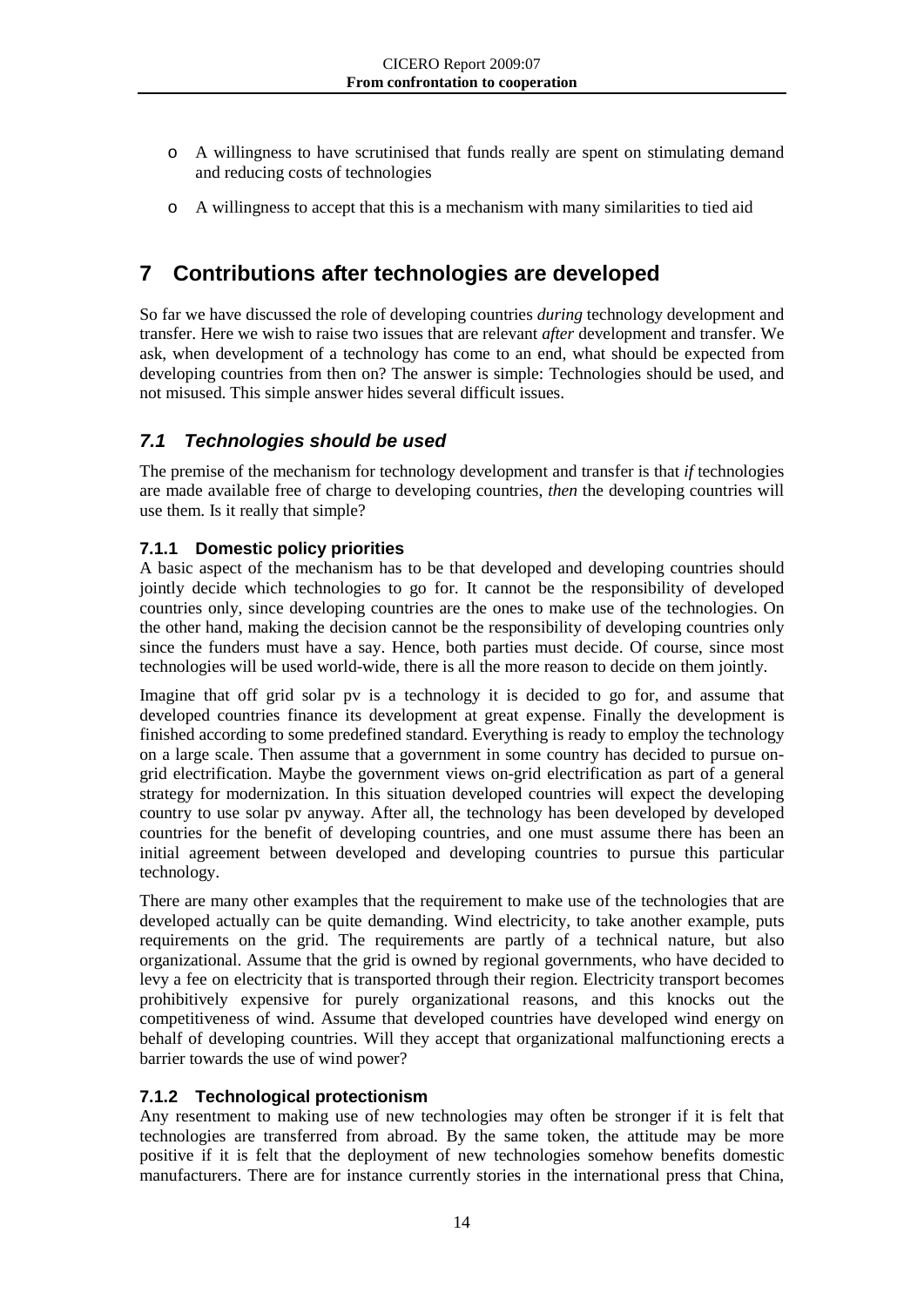which has become the world's second largest market for wind energy, is making use of the occasion to develop a domestic industry (see, e.g., [http://www.nytimes.com/2009/07/14/business/energy-environment/14energy.html\)](http://www.nytimes.com/2009/07/14/business/energy-environment/14energy.html). It seems clear to us that although basic research, deployment and manufacturing will take place in developing countries as well as developed ones, it is integral to the mechanism for technology development and transfer that firms located in developed countries play an important role. For the mechanism to work properly, developing countries will have to overcome any tendency to avoid foreign backed technologies.

#### <span id="page-17-0"></span>**7.1.3 Developing countries and developing country firms**

So far we have discussed the question of making use of technologies as if developing countries are able to do so if only they decide as much. In reality it is not that simple. One difficulty is that local authorities often have a say. In the cases of wind power and solar pv, discussed above, that is probably an issue. However, from the point of view of the mechanism it must be expected that layers of government are able to sort out their differences and the national government speaks on behalf of all layers.

A similar, but perhaps more profound difficulty is that some of the technologies to be developed will be used by private firms and households. These are not readily controlled by governments. In many countries governments probably have a fair degree of control over large scale electricity generation and the problem is perhaps not pronounced there. But in other industries such as cement, iron  $\&$  steel and agriculture (a big source of GHG-emissions worldwide), the level of control is less. The question is how to make sure that the carbon friendly technologies are taken up, e.g., among farmers or in cement works. In some countries environmental and energy regulation will have to be intensified.

In short, the assumption that developing countries will make use of the technologies that are developed is not innocuous. Developing countries have a role to play in making sure that technologies actually are put into use. Sometimes that may involve an adjustment of national policy priorities and a reigning in of the power of local governments. This is probably the most important, and difficult. It may also involve overcoming natural tendencies to emphasize technologies for which there is a strong national industry. Finally it may involve regulation of industries and households in order to make sure that the new technologies actually are deployed.

#### <span id="page-17-1"></span>**7.1.4 Technologies should not be misused**

Firms in developing countries are already actively engaging in the manufacture of new technologies. With manufacture follows innovation and development of technologies to face new circumstances. This is clearly positive.

One worry that developed countries may have, however, is this: Suppose that a technology is developed as part of the mechanism. Per assumption its development is paid for by developed countries. Suppose, next, that a company in a developing country develops a new twist to the technology. The twist is based on the preexisting version of the technology. Maybe it even makes use of generous public support, organized by the developing country but paid for by developed countries in order to bring down costs, see above. The developing country firm then patents the new twist and sells it back to the developed world.

In this situation the developed world is paying twice for the same invention. First, it pays for its development. Second, it pays for a product in which perhaps 95% is technology that it has already paid for.

This is what we mean by misusing the technology. The way we have sketched the interventions by the technology mechanism into the innovation system, patents remain. Our sketch is consistent with the submissions by large countries such as China, India and the EU.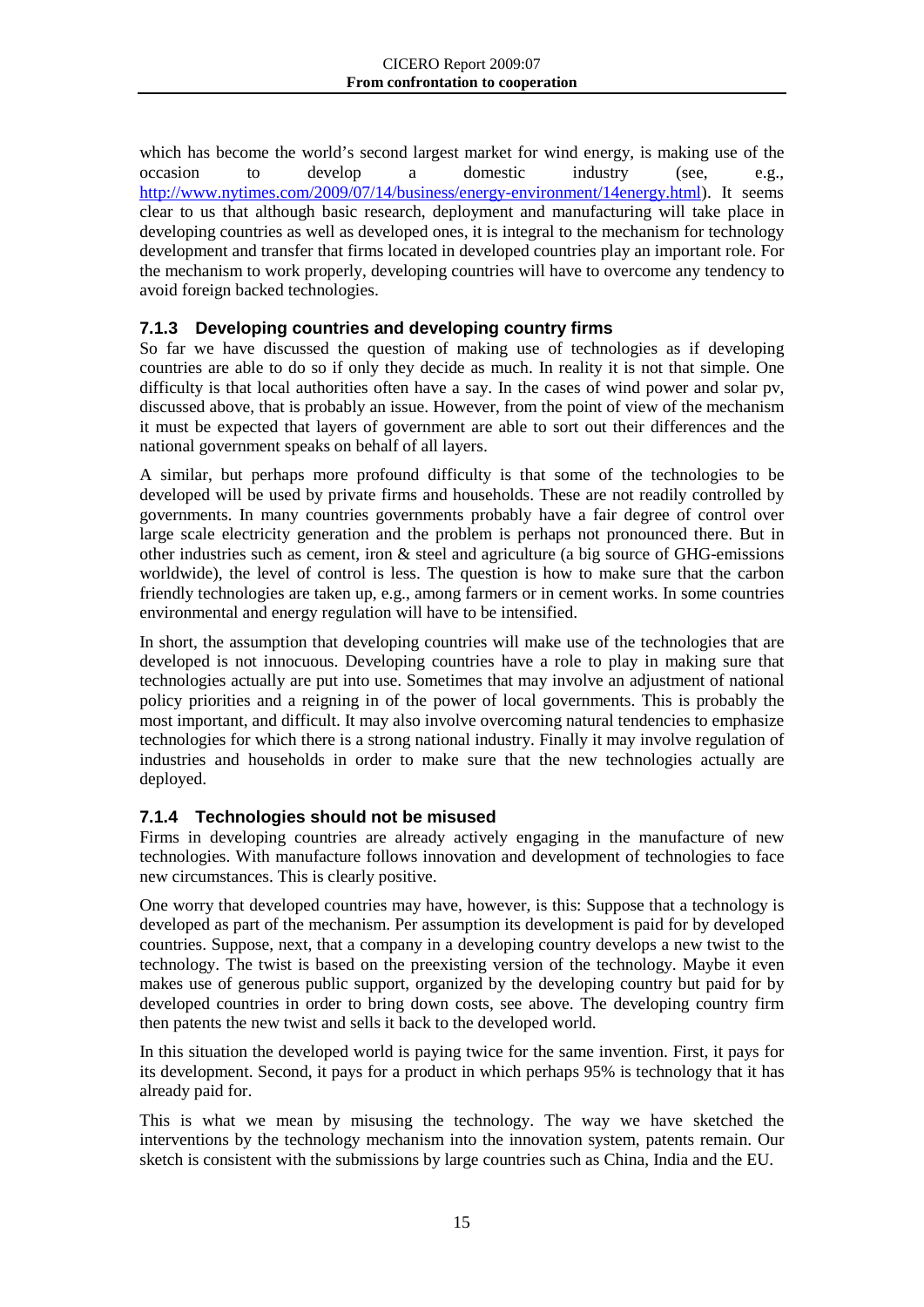As long as the patent system remains, it is a universal property that someone will get rich off public money. Sometimes firms will sell to developed countries and sometimes they will sell to developing countries. The firms themselves are located in both sets of countries. Still, in terms of public support in developed countries for the mechanism it is a problem if developing country firms make large ventures into developed country markets on the back of the mechanism itself.

In summary the role of developing countries during the post-development stage may be condensed into two simple statements:

- Clean technologies should be used
- Clean technologies should not be misused

## <span id="page-18-0"></span>**8 Concluding comments**

Successful technology development and transfer offers positive and tangible rewards. Firms and countries possessing a technological advantage will profit in the marketplace. Their income will increase and pull along income's positive attributes: Consumption, status and power. He who wins the race for climate friendly technologies will benefit himself while also benefiting humankind.

These positive rewards stand in some contrast to the perceived rewards from carbon quotas (commitments). A carbon quota contributes to a better global climate, but it is the cost that is the most visible and both between and within countries the discussion is framed in terms of who should pay the cost. This tends to make the discussion confrontational. In contrast, the positive and tangible rewards from a mechanism for technology development and transfer, plus the fact it offers a fresh angle to climate negotiations, could mean that the mechanism will be discussed from the point of view of cooperation.

The task of this report has been to discuss the role that developing countries may play within a mechanism for technology development and transfer. Based on the submissions that have been put forward and our understanding of the research and development value chain we have identified contributions of developing countries during basic research, product development and post-development. Our findings may be summarised in following points:

*During basic research into low carbon technologies:*

- Allocation of the best scientific talent in developing countries to this research
- Sharing responsibility for research programmes with other countries
- Practical host's obligations (setting aside land, physical infrastructure etc)

*During product development and manufacturing:*

- Agreement on what is the limit of technology development and when external funding should stop
- A willingness to have scrutinised that funds really are spent on stimulating demand and reducing costs of technologies
- A willingness to accept that this is a mechanism with many similarities to tied aid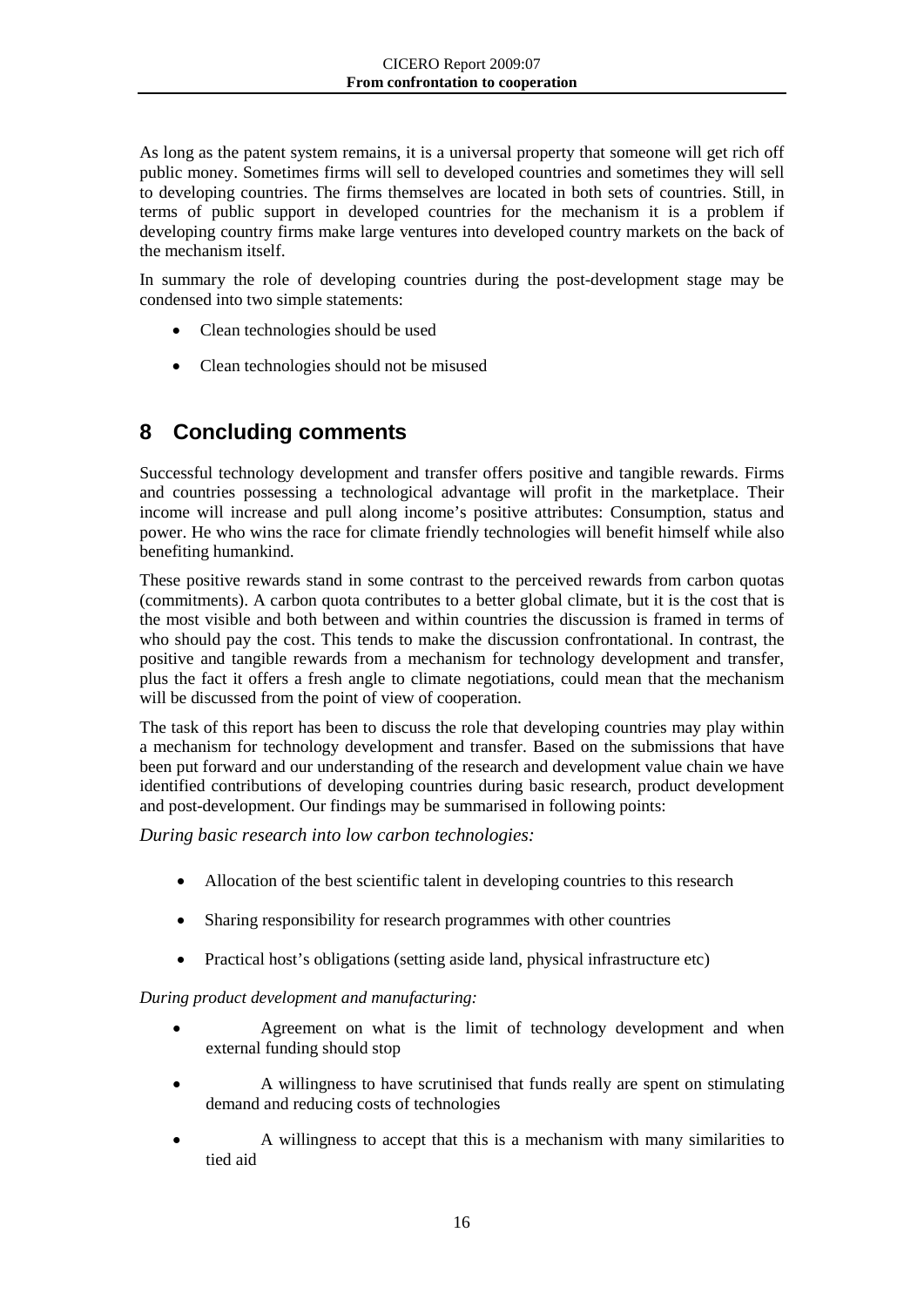*After development and manufacturing:*

- Clean technologies should be used
- Clean technologies should not be misused

We think it will be a useful and a substantial contribution to foster a more cooperative spirit in the negotiations if the developing countries could offer contributions along these lines in Copenhagen. India, in particular, may play an important role as

- India will have a global impact because of its size
- India have a relatively strong human capital basis
- India have large markets for demonstration purposes

Thus India could contribute significantly to the bridging the North-South divide in climate negotiations and hence turn confrontation into cooperation.

Meanwhile, think tanks and research centres such as TERI and CICERO should collaboratively continue to explore the design of a mechanism for technology development and transfer. We submit that the next stage in such collaboration would be to discuss how a mechanism could be designed to concretely support technology development and transfer of some technology or technologies between the developed world (exemplified by Norway/Europe) and India.

In such a follow up endeavour the research question would be: pooling the (financial and human) resources of Norway/Europe on the one hand and the (human and market) resources of India on the other hand, how would one go about to foster the research, development and manufacture of one or two key low carbon technologies? The research would revisit the issues that are identified above during the stages of basic research, product development, and post-development. The value added would be to obtain a concrete understanding of the challenges and opportunities involved as well as the roles of Norway/Europe on the one hand, and India on the other hand. The research could amount to a tentative roadmap for technology development and transfer in a concrete case. Besides building on and extending the collaboration between TERI and CICERO under the auspices of the Royal Norwegian Embassy in New Delhi, a collaborative project on technology development and transfer would presumably be a most welcome initiative under the recent Norwegian strategy document for collaboration with India, *Opportunities in Diversity.[5](#page-19-0)*

Bearing in mind that technology is a concept that includes capacity building and policy infrastructure, i.e. both "soft" and "hard" elements, we believe that *solar pv* and *carbon capture and storage* are two highly relevant case studies for technology development and transfer. In the case of solar pv a current cooperation project between Norway and India involving the company ScatecSolar has been given significant attention in Norwegian media and among Norwegian politicians.<sup>[6](#page-19-1)</sup> It is however, so far extremely low scale with only two villages involved. In the case of carbon capture and storage Norway is one of the countries investing large sums in technology development. The explicit aim of the effort is that

<span id="page-19-0"></span> $\frac{1}{5}$ <sup>5</sup> [http://www.regjeringen.no/upload/UD/Vedlegg/Utvikling/Indiastrategi\\_Norsk\\_engelsk\\_endelig.pdf](http://www.regjeringen.no/upload/UD/Vedlegg/Utvikling/Indiastrategi_Norsk_engelsk_endelig.pdf) (Note that the English version is the second half of the document).

<span id="page-19-1"></span><sup>6</sup> See, e.g.[, http://www.scatecsolar.no/Global/News/090206\\_Solheim-visited-Scatec-Solar-Community-](http://www.scatecsolar.no/Global/News/090206_Solheim-visited-Scatec-Solar-Community-Solar-Power-Plants-India.aspx)[Solar-Power-Plants-India.aspx](http://www.scatecsolar.no/Global/News/090206_Solheim-visited-Scatec-Solar-Community-Solar-Power-Plants-India.aspx) and

[http://www.scatecsolar.no/Global/News/~/media/ScatecSolar/pdf/Scatec%20Solar%20in%20rechargen](http://www.scatecsolar.no/Global/News/~/media/ScatecSolar/pdf/Scatec%20Solar%20in%20rechargenews.ashx) [ews.ashx.](http://www.scatecsolar.no/Global/News/~/media/ScatecSolar/pdf/Scatec%20Solar%20in%20rechargenews.ashx)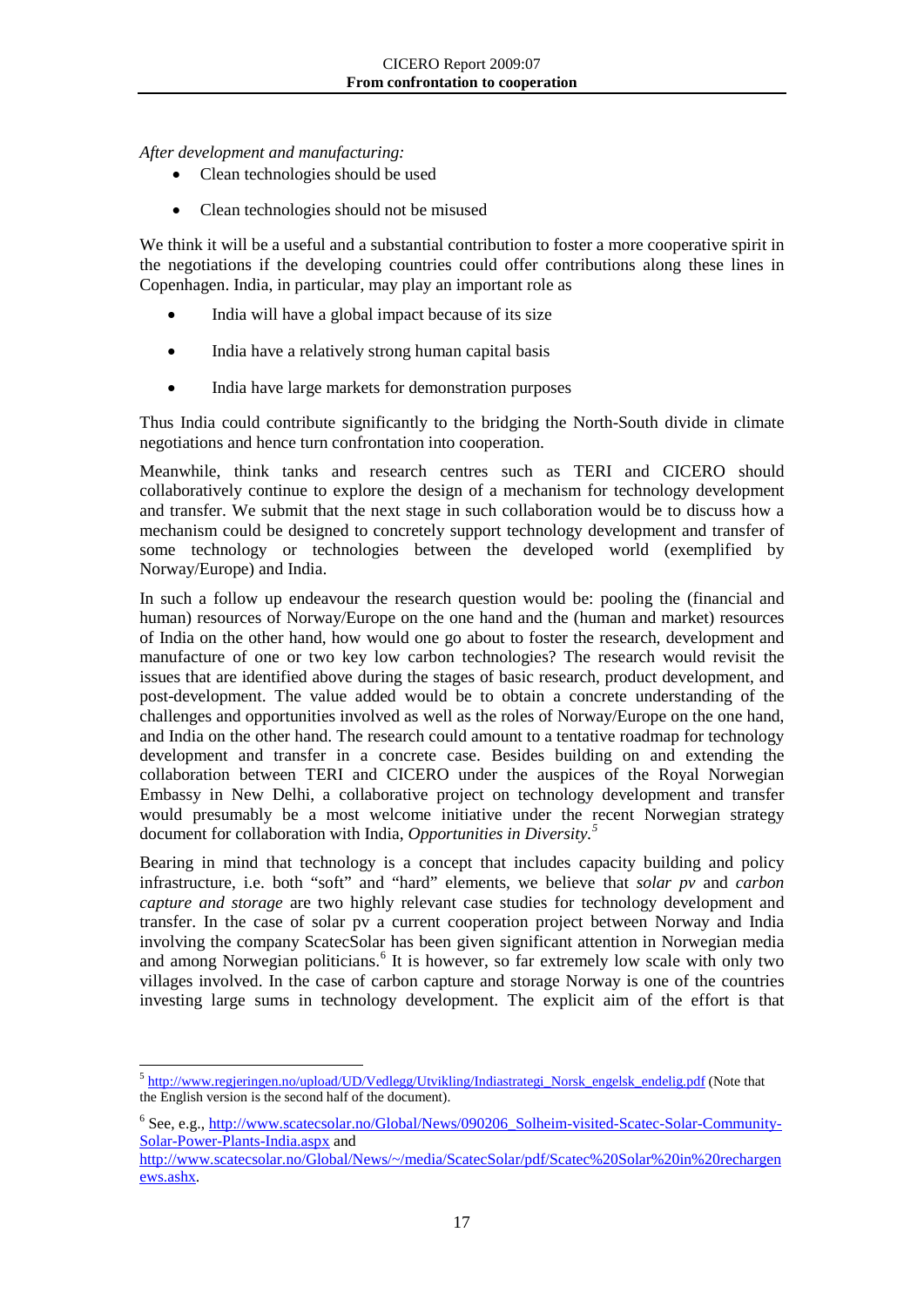developing countries will have the opportunity to benefit.<sup>[7](#page-20-0)</sup> However, this huge research endeavour is so far not seen in the context of technology development and transfer in the sense of UNFCCC. India is set to be a major source of coal fired power production, which like all other coal fired production in the world needs CCS in order to be sustainable.

## **References**

- Bresnahan, T. and M. Trajtenberg (1995): General purpose technologies. "Engines of growth", *Journal of Econometrics*, 65, 83-105.
- China Daily (2008): Doing its part, China Daily 2008-11-03. [http://www.chinadaily.com.cn/bw/2008-](http://www.chinadaily.com.cn/bw/2008-11/03/content_7166045.htm) [11/03/content\\_7166045.htm](http://www.chinadaily.com.cn/bw/2008-11/03/content_7166045.htm)
- Metz, Bert, Ogunlade R. Davidson, John K. Turkson (eds). (2000): Methodological and technological issues in technology transfer. A Special Report of the Intergovernmental Panel on Climate Change, Cambridge University Press, Cambridge, UK.
- World Resources Institute (2009): Summary of UN submissions. Working paper, June. http://pdf.wri.org/working\_papers/unfccc\_wri\_submissions.pdf

<span id="page-20-0"></span><sup>&</sup>lt;sup>7</sup> See, e.g., the ambitions of the European CO<sub>2</sub> technology center Mongstad, [http://www.tcmda.no/?language=UK.](http://www.tcmda.no/?language=UK)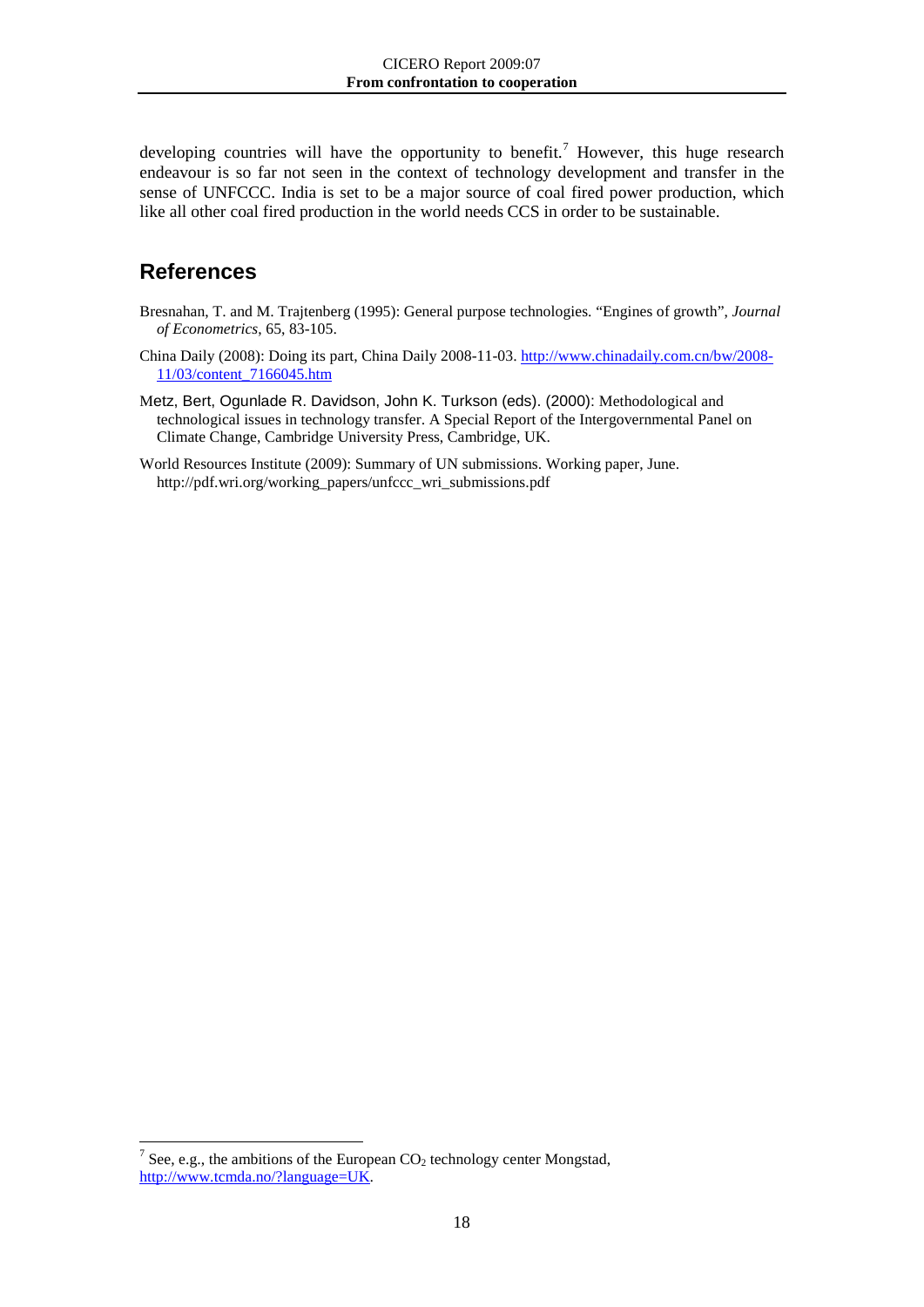## **Appendix: Overview of submissions on technology development and transfer**

| <b>issions</b> | Lower emissions/Mitigation | <b>arpose</b><br>$\sim$ ross |
|----------------|----------------------------|------------------------------|
|                |                            |                              |
|                |                            |                              |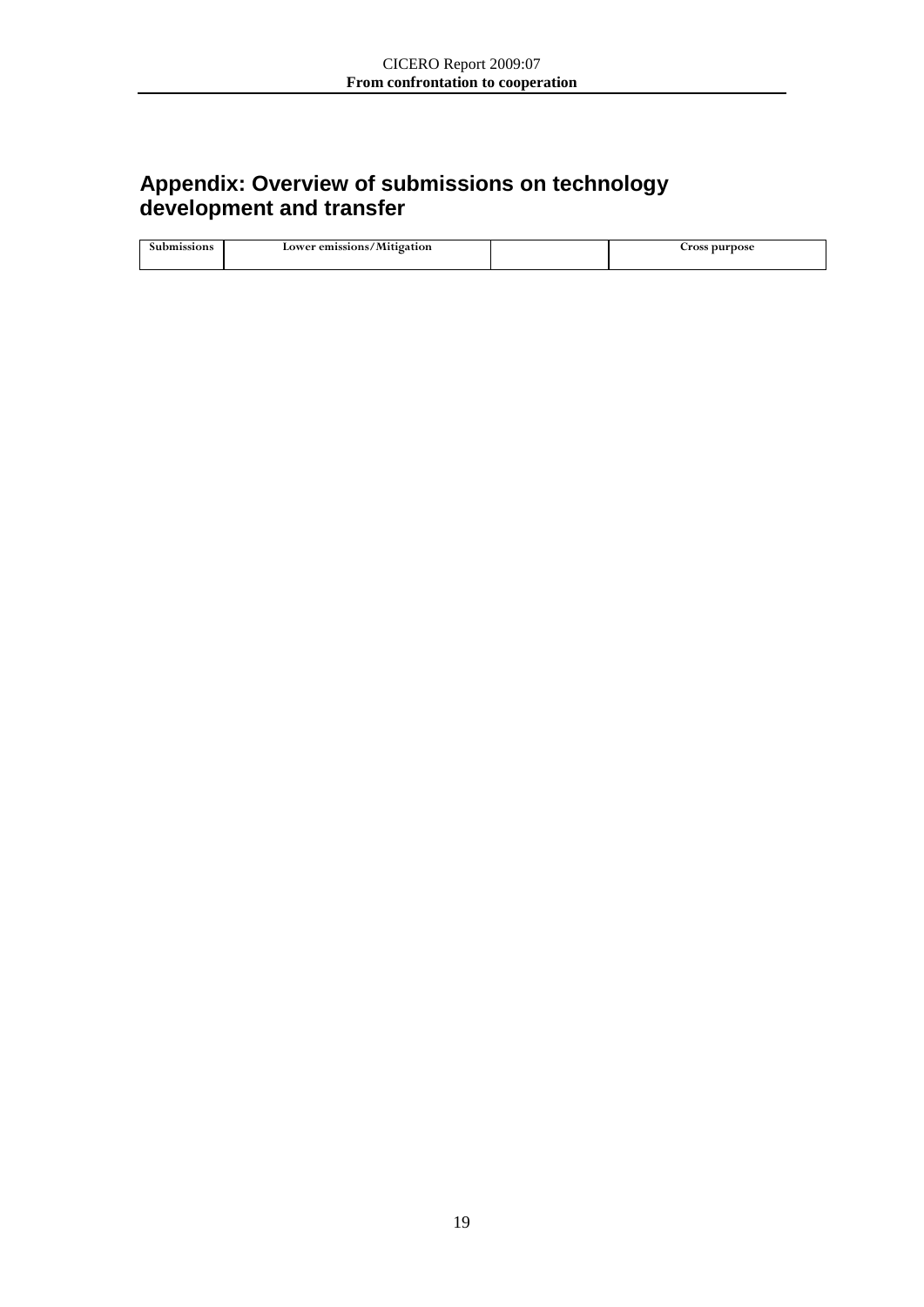#### CICERO Report 2009:07 **From confrontation to cooperation**

| Submissions            | Lower emissions/Mitigation                                                                                                                                                                                                                                                                                                                                                                                                                                                                                                                                                                                                                                                                                                                                                                                                                                                                                                                                                                                                                                                                                                                                                                                                                                                                                                                                                                                                                                                                                                                                                                                                                                                                                                                                                                                                                                                                                                                                                                                                                                                                                                                                                                                                                                                                                                                                                                                                                                                                                                                                                                                                                                                                                                                                                                                                                                                                                                                                                                                                                                                                                                                                                                                                                                                                                                                                                                                                                                                                                                                                                                                                                                  |                                                                                                                                                                                                                                                                                                                                                                                                                                                                                    | <b>Cross purpose</b>                                                                                                                                                                                                                                                                                                                                                                                                                                                                                                                                                                                                                                                                                                                                                                                                                                                                                                                                                                                                                                                                                                                                                                                                                                                                                                                                                                                                                                                                                                                                                                                                                                                                |
|------------------------|-------------------------------------------------------------------------------------------------------------------------------------------------------------------------------------------------------------------------------------------------------------------------------------------------------------------------------------------------------------------------------------------------------------------------------------------------------------------------------------------------------------------------------------------------------------------------------------------------------------------------------------------------------------------------------------------------------------------------------------------------------------------------------------------------------------------------------------------------------------------------------------------------------------------------------------------------------------------------------------------------------------------------------------------------------------------------------------------------------------------------------------------------------------------------------------------------------------------------------------------------------------------------------------------------------------------------------------------------------------------------------------------------------------------------------------------------------------------------------------------------------------------------------------------------------------------------------------------------------------------------------------------------------------------------------------------------------------------------------------------------------------------------------------------------------------------------------------------------------------------------------------------------------------------------------------------------------------------------------------------------------------------------------------------------------------------------------------------------------------------------------------------------------------------------------------------------------------------------------------------------------------------------------------------------------------------------------------------------------------------------------------------------------------------------------------------------------------------------------------------------------------------------------------------------------------------------------------------------------------------------------------------------------------------------------------------------------------------------------------------------------------------------------------------------------------------------------------------------------------------------------------------------------------------------------------------------------------------------------------------------------------------------------------------------------------------------------------------------------------------------------------------------------------------------------------------------------------------------------------------------------------------------------------------------------------------------------------------------------------------------------------------------------------------------------------------------------------------------------------------------------------------------------------------------------------------------------------------------------------------------------------------------------------|------------------------------------------------------------------------------------------------------------------------------------------------------------------------------------------------------------------------------------------------------------------------------------------------------------------------------------------------------------------------------------------------------------------------------------------------------------------------------------|-------------------------------------------------------------------------------------------------------------------------------------------------------------------------------------------------------------------------------------------------------------------------------------------------------------------------------------------------------------------------------------------------------------------------------------------------------------------------------------------------------------------------------------------------------------------------------------------------------------------------------------------------------------------------------------------------------------------------------------------------------------------------------------------------------------------------------------------------------------------------------------------------------------------------------------------------------------------------------------------------------------------------------------------------------------------------------------------------------------------------------------------------------------------------------------------------------------------------------------------------------------------------------------------------------------------------------------------------------------------------------------------------------------------------------------------------------------------------------------------------------------------------------------------------------------------------------------------------------------------------------------------------------------------------------------|
| Finance and<br>funding | An international fund to fasttrack development of<br>renewable energy technologies and emphasize deployment<br>and diffusion for RE and EE. (AOSIS).<br>A new system to ensure technology and financial transfer<br>wherein: Developed countries agree to a quota of<br>technological and financial transfer to sustain voluntary<br>mitigation actions in developing countries. Developing<br>countries establish a list of mitigation options, with costs.<br>Developed countries bid or select from the developing<br>country proposals and pledge technological and financial<br>support which will be independently verified (Costa Rica,<br>El Salvador, Honduras, Nicaragua, Panama)<br>Carbon market mechanisms to drive developed countries<br>to fund full incremental costs. Joint ventures to accelerate<br>deployment and diffusion. Elaboration of NAMAs<br>(Nationally Appropriate Mitigation Actions) to include<br>mitigation technology and finance support. New body on<br>technology transfer/financing under the convention must<br>fulfill the needs specified by NAMAs EGTT should further<br>explore carbon market mechanisms that drive developed<br>countries to finance the full incremental costs of<br>technology application and deployment (Argentina)<br>Multilateral Technology Acquisition Fund (MTAF), paid<br>for from developed countries' fiscal budget for R&D.<br>MTAF covers full cost of R&D, including via VC. MTAF<br>would cover Incremental costs of ESTs to be calculated via<br>BAU cost baselines. MTAF would cover insurance, loan<br>guarantees, or invest via stocks, bonds and other potential<br>financial products. (China)<br>Developed countries must offer technologies affordable<br>and suitable for the developing countries. Establish a<br>mechanism to address means of technology<br>implementation. Establish a joint SBSTA/SBI contact<br>group on technology transfer and performance indicator<br>(African Group +++)<br>Technology Action Plan (by EB) will ensure financing for<br>technology transfer. Guarantees on Foreign Direct<br>Investment (FDI) Fund manufacturing capacity and cover<br>costs of licensing. Venture capital, with public investment<br>leveraging private capital markets for emerging<br>technologies; Research, development, and demonstration<br>of new technologies, financed by venture capitaland other<br>sources; Joint technology development. (Antigua - G77 &<br>China "A Technology Mechanism under the UNFCCC.")<br>Low Carbon development Strategies (LCDSs) for<br>describing NAMAs. Parties should identify barriers to the<br>implementation of actions, including identifying<br>technology needs and identify incremental costs which<br>require financing, technology, or capacity building<br>assistance for implementation, specifying the type of<br>support.(EU)<br>Full incremental costs of technology deployment (capital<br>and lifetime) should be covered by A1s in full, by grants,<br>while the base costs of economic and development can be<br>funded by a range of current or new financial instruments<br>offered by bilateral, multilateral or domestic/foreign<br>market sources, including traditional equity and loan<br>investments, concessional loans, loan guarantees or other<br>risk mitigation structures, and a range of funds for<br>acquisition, development, deployment and diffusion of<br>technologies. Executive body work plan begins with<br>Technology Action Plans supporting all stages of the<br>technology cycle, including ensuring finance for<br>technology transfer. (India)<br><u>ാറ</u> | <b>International Adaptation</b><br>centre (Bangladesh+++)<br>(AAP) must provide<br>scaled up financial,<br>building support (African (India)<br>$Group, +++)$<br>Urgent financial support<br>for highly vulnerable<br>countries.<br>Risk reduction and<br>developing countries.<br>Coordination of the<br>the Convection –<br>market/non-market<br>(Argentina)<br>to address adaptation<br>needs (Bangladesh)<br>Full costs of technology<br>projects should be<br>covered (India) | Funding to support full cost of capacity building<br>for research, development, and demonstration<br>of new technologies, enhancing human capital<br>Adap. Action programme and absorptive capacity. Request annual<br>contributions equal to 0.5% of the total GDP of<br>the developed world for funding adaptation and<br>technological and capacitymitigation through resource transfers or grants<br>Financial resource to enhance financial<br>architecture (Bangladesh)<br>All NEW funds raised would be channeled<br>through the FCCC and funds disbursed under<br>insurance mechanisms for the authority and governance of the COP. New<br>governance required because existing IFIs put<br>small states at disadvantage. Funding for TT<br>finance mechanism under should be managed in transparent regime.<br>Developing countries should take voluntary,<br>nationally appropriate mitigation actions<br>(NAMAs) and any identified pledge to take<br>NAMAs should be recorded in an international<br>Financial need assessment registry held by the UNFCCC Secretariat;<br>There should be no mixing of support or credits<br>from the KP with LCA (AOSIS).<br>MTAF to fund full cost of capacity building -<br>for stand alone adaptation with human resource development as a priority,<br>and also including information service,<br>monitoring and enforcement systems,<br>construction of policy infrastructure (China)<br>Seek to double global energy related RD&D by<br>2012 and increase it to four times its current<br>level by 2020, with a significant shift in<br>emphasis towards sustainable, low-GHG<br>technologies, especially renewable energy (EU) |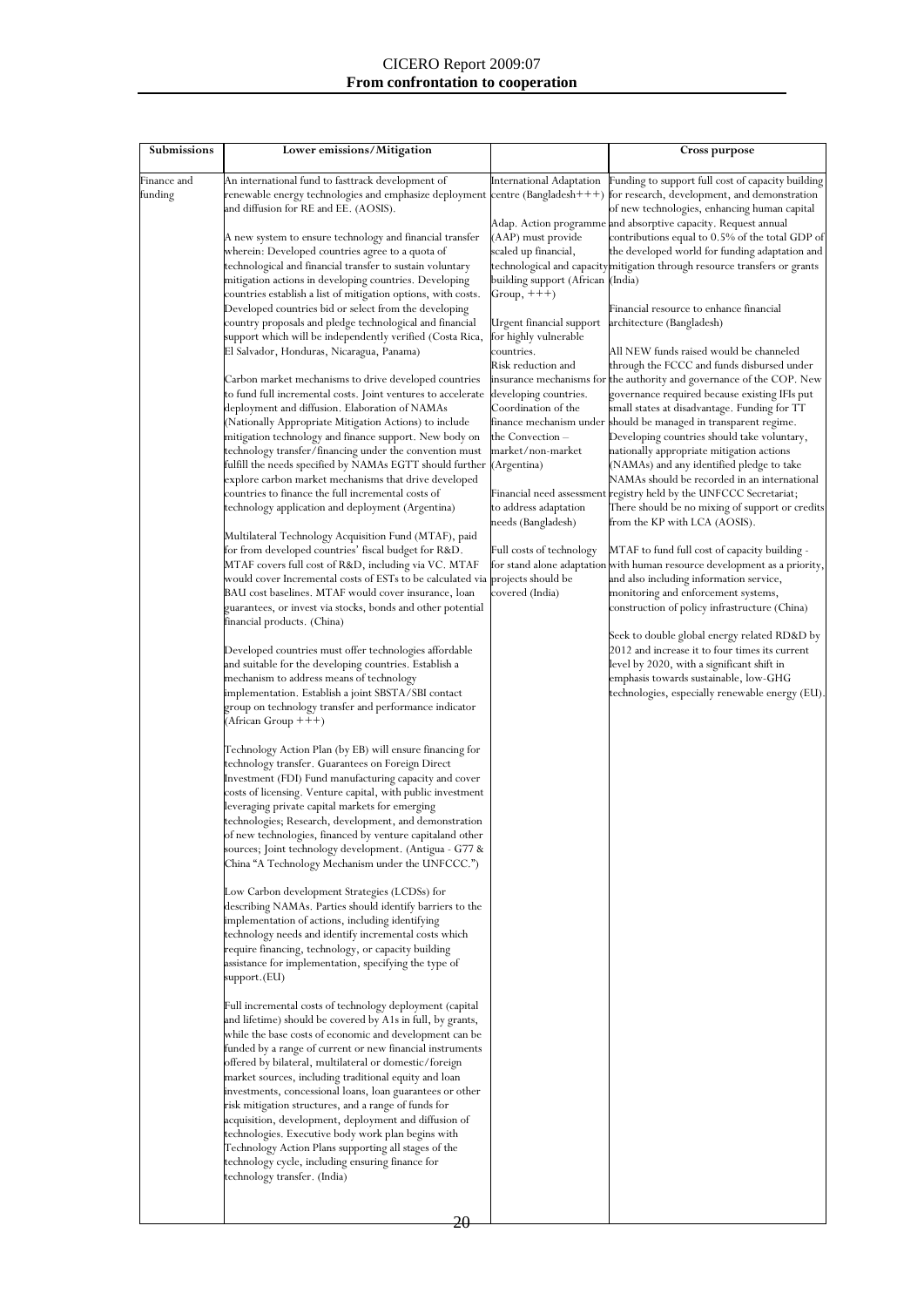#### CICERO Report 2009:07 **From confrontation to cooperation**

| Submissions                                  | Lower emissions/Mitigation                                                                                                                                                                                                                                                                                                                                                                                                                                                                                                                                                                                                                                                                                                                                                                                                                                                                                                                                                                                                                                                                                                                       |                                                                                                                                                                       | <b>Cross purpose</b>                                                                                                                                                                                                                                                                                                                                                                                                                                                                                                                                                                                                                                                                                                                                                                                                                                                                                                                                                                                                                                                                                                                                                                                                                                                                                                                                                               |
|----------------------------------------------|--------------------------------------------------------------------------------------------------------------------------------------------------------------------------------------------------------------------------------------------------------------------------------------------------------------------------------------------------------------------------------------------------------------------------------------------------------------------------------------------------------------------------------------------------------------------------------------------------------------------------------------------------------------------------------------------------------------------------------------------------------------------------------------------------------------------------------------------------------------------------------------------------------------------------------------------------------------------------------------------------------------------------------------------------------------------------------------------------------------------------------------------------|-----------------------------------------------------------------------------------------------------------------------------------------------------------------------|------------------------------------------------------------------------------------------------------------------------------------------------------------------------------------------------------------------------------------------------------------------------------------------------------------------------------------------------------------------------------------------------------------------------------------------------------------------------------------------------------------------------------------------------------------------------------------------------------------------------------------------------------------------------------------------------------------------------------------------------------------------------------------------------------------------------------------------------------------------------------------------------------------------------------------------------------------------------------------------------------------------------------------------------------------------------------------------------------------------------------------------------------------------------------------------------------------------------------------------------------------------------------------------------------------------------------------------------------------------------------------|
| International<br>governance &<br>regulations | A coordinating mechanism to assess Low Carbon<br>Development Strategies and NAMAs, match support.<br>Create consultative group that brings together<br>government, private sector, civil society and other<br>stakeholders' expertise. This new body should provide<br>strategic guidance for research and technology<br>development and international cooperation drawing on<br>technology needs identified in national low carbon<br>development strategies . TNAs should be expanded, taking<br>into account the findings of the 2006 TNA review; should<br>be shared and publicly available to all relevant stakeholders<br>within and outside the countries (e.g. through national<br>communications); scope should be expanded to cover also<br>more in-depth assessments of obstacles in the functioning<br>of relevant technology innovation systems, including<br>detailed assessment of technology capacity and markets.<br>(EU)<br>Mechanisms to address IPR would be promotion of joint<br>R&D between developed and developing countries through<br>research, academic and government institutions can secure<br>joint IPRs (AOSIS) |                                                                                                                                                                       | R&D collaboration national/regional/<br>international research centres, North-South and<br>South-South co.op. (Argentina)<br>Enhance ownership of new technologies, in<br>particular intellectual property rights, and to<br>accelerate the deployment and diffusion<br>of advanced technologies, e.g. through<br>technology roadmaps. The IEA's 17 key energy<br>technologies (demand and supply side) could<br>serve as a starting point for discussing such<br>roadmaps, as well as the technologies under the<br>EU's Strategic Energy Technology (SET) Plan.<br>Countries should explore options to strengthen<br>IPR frameworks to protect and share<br>technology and further strengthening incentives<br>for innovation. (EU)<br>Possibility of establishing new UNFCCC<br>subsidiary body or expanding authorities of the<br>Expert Group on Technology Transfer up to the<br>level of the advisory centre at UNFCCC<br>subsidiary bodies for development and transfer<br>of technologies (mainly informational and<br>advisory functions) (Belarus).<br>The Technology Needs Assessment (TNA)<br>process should be the basis for cooperation in<br>technology related matters. Implementation of<br>findings should be supported. Development of<br>climate change adaptation and mitigation<br>technologies must be kept outside the present<br>IPR regime.(Bangladesh) |
| Regional<br>cooperation                      | Supports sectoral approaches<br>such as Asia Pacific Partnership (APP) to expedite the<br>RD&D of low-carbon tech and sector-specific expertise<br>between countries and regions. (Australia)                                                                                                                                                                                                                                                                                                                                                                                                                                                                                                                                                                                                                                                                                                                                                                                                                                                                                                                                                    | Regional partnership in<br>technology assessment<br>(AOSIS)<br>R&D collaboration<br>national/regional/<br>international research<br>South-South co.op.<br>(Argentina) | Considered how to strengthen Existing<br>international and regional technology initiatives,<br>R&D and implementation such as the Carbon Sequestration Leadership<br>Forum, International Hydrogen Partnership.<br>Strengthen innovation and diffusion systems in<br>developing countries, could be done through,<br>for example, regional centres(EU)<br>centres, North-South and Identifies Asia Pacific Partnership (APP) as an<br>excellent example of technology cooperation,<br>specifically because it promotes voluntary<br>public / private partnerships. Sectoral<br>collaboration can help build capacity between<br>Parties facing similar challenges. Parties should<br>consider ways of improving the environment<br>for technology diffusion, including enhanced<br>regulatory frameworks, fostering positive<br>environments for investment, and incentives for<br>private sector, including strong IP protection.<br>(Australia)                                                                                                                                                                                                                                                                                                                                                                                                                                  |